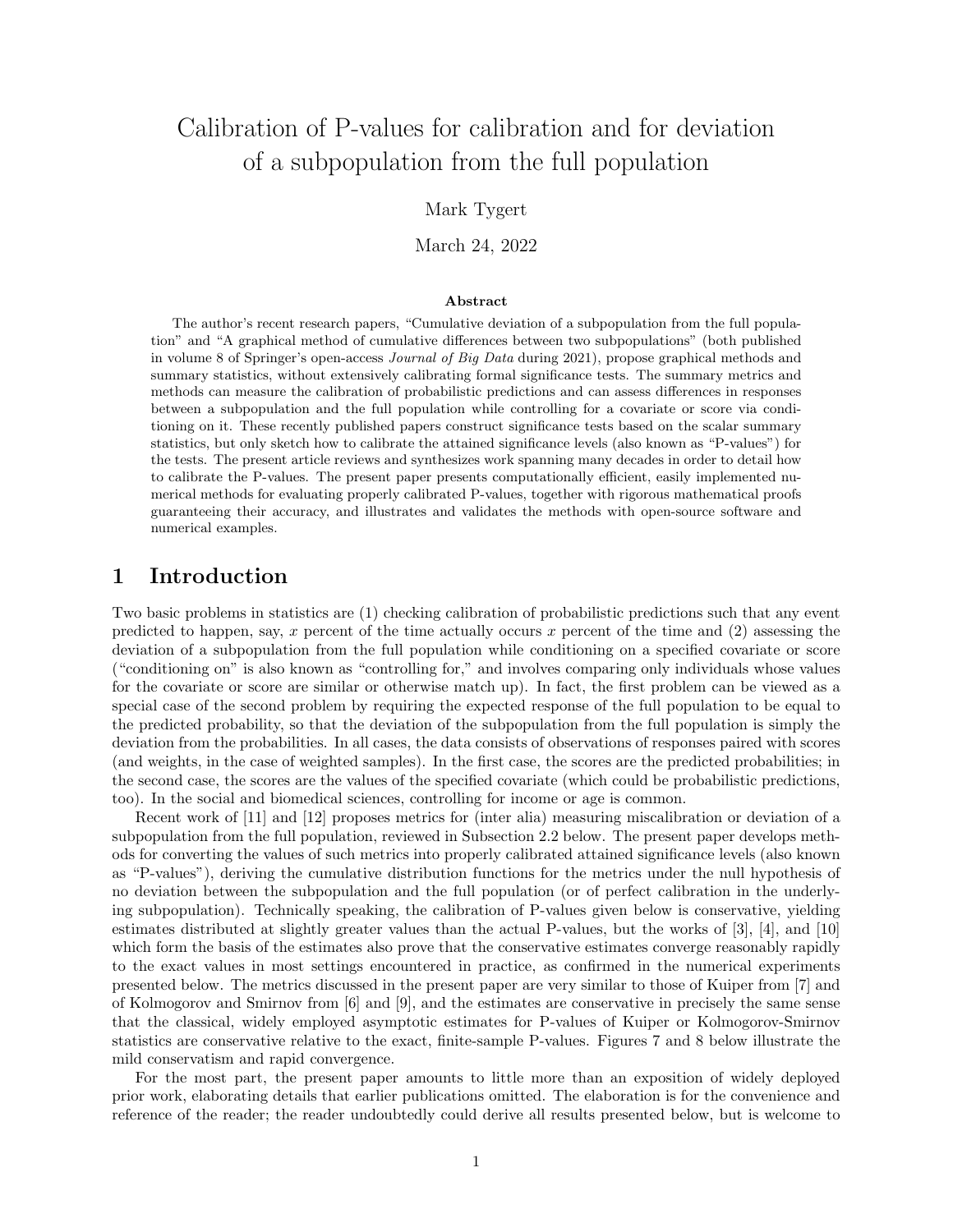spare the effort required by instead leveraging the present paper and the associated open-source software. The presentation below provides full proofs that earlier publications omitted, and also summarizes everything required to solve the problems posed here, rather than requiring the reader to traverse literature that spans many decades and disciplines. The novelty of the results presented below is not extremely high; the present paper is merely a response to many requests for pulling together everything into a comprehensive, convenient, reasonably elementary exposition. In particular, Subsection [2.2](#page-3-0) below briefly reviews the cumulative methods of [\[11\]](#page-20-0) for assessing the deviation of a subpopulation from the full population; readers unfamiliar with that approach may wish to start with the full paper of [\[11\]](#page-20-0) or the summary in Subsection [2.2](#page-3-0) below.

The remainder of the paper has the following structure: Section [2](#page-1-0) presents the main methods, Section [3](#page-7-0) validates and illustrates the methods via numerical examples, Section [4](#page-8-0) briefly discusses the results and draws conclusions, and the appendix lists code in Python 3 that implements the methods and automatically reproduces the numerical results (including the figures) of Section [3.](#page-7-0)[1](#page-1-1)

### <span id="page-1-0"></span>2 Methods

The present section details the methodology of the present paper. Subsection [2.1](#page-1-2) provides computationally efficient formulae for evaluating the cumulative distribution functions of the range and of the maximum absolute value of the standard Brownian motion over the unit interval [0, 1], based on the works of [\[5\]](#page-20-8) and [\[2\]](#page-20-9). Subsection [2.2](#page-3-0) reviews the methods of [\[11\]](#page-20-0) for assessing deviation of a subpopulation from the full population and for assessing calibration of probabilistic predictions, introducing a graphical method along with two statistics which summarize the graph as scalars. Finally, Subsection [2.3](#page-6-0) shows how to use the numerical methods of Subsection [2.1](#page-1-2) to calculate attained significance levels (P-values) for the scalar summary statistics introduced in Subsection [2.2,](#page-3-0) based on the works of [\[3\]](#page-20-2), [\[4\]](#page-20-3), and [\[10\]](#page-20-4). Readers unfamiliar with the work of [\[11\]](#page-20-0) or [\[12\]](#page-20-1) might want to skip to Subsection [2.2](#page-3-0) at first; however, readers interested mainly in the numerical methods might want to start instead with Subsection [2.1.](#page-1-2)

#### <span id="page-1-2"></span>2.1 Distributions of the range and maximum absolute value of Brownian motion

This subsection presents series for the cumulative distribution functions of the range and maximum absolute value of the standard Brownian motion over the unit interval [0, 1]. The terms in the series consist entirely of elementary functions that are easy to program (as implemented in the codes mentioned in Section [3](#page-7-0) and listed in the appendix). The series converge rapidly and the present subsection proves rigorous bounds on the numbers of terms required to attain a specified accuracy. Subsubsection [2.1.1](#page-1-3) gives the results for the range of the standard Brownian motion — see especially Theorems [3](#page-2-0) and [4;](#page-2-1) Subsubsection [2.1.2](#page-3-1) gives the results for the maximum absolute value — see Theorems [5](#page-3-2) and [6.](#page-3-3)

#### <span id="page-1-3"></span>2.1.1 Range of the standard Brownian motion

This subsubsection presents Theorems [3](#page-2-0) and [4,](#page-2-1) enabling easy, rapid computation of the cumulative distribution function for the range (the maximum minus the minimum) of the standard Brownian motion over the unit interval [0, 1].

We define the series

<span id="page-1-4"></span>
$$
F(x) = \sum_{k=1}^{\infty} \left( \frac{8}{x^2} + \frac{8}{(2k-1)^2 \pi^2} \right) \exp\left( -\frac{(2k-1)^2 \pi^2}{2x^2} \right)
$$
(1)

for any positive real number x. The following theorem exhibits  $F$  to be the cumulative distribution function associated with the probability density function of Formulae 3.6–3.8 of [\[5\]](#page-20-8) (Theorem [2](#page-2-2) below reviews those formulae).

<span id="page-1-5"></span>**Theorem 1.** Suppose that  $F$  is the series defined in  $(1)$ . Then,

$$
F(x) = \int_0^x f(y) \, dy \tag{2}
$$

<span id="page-1-1"></span><sup>&</sup>lt;sup>1</sup>The software is also available for download at  $http://tygert.com/dists.py$ .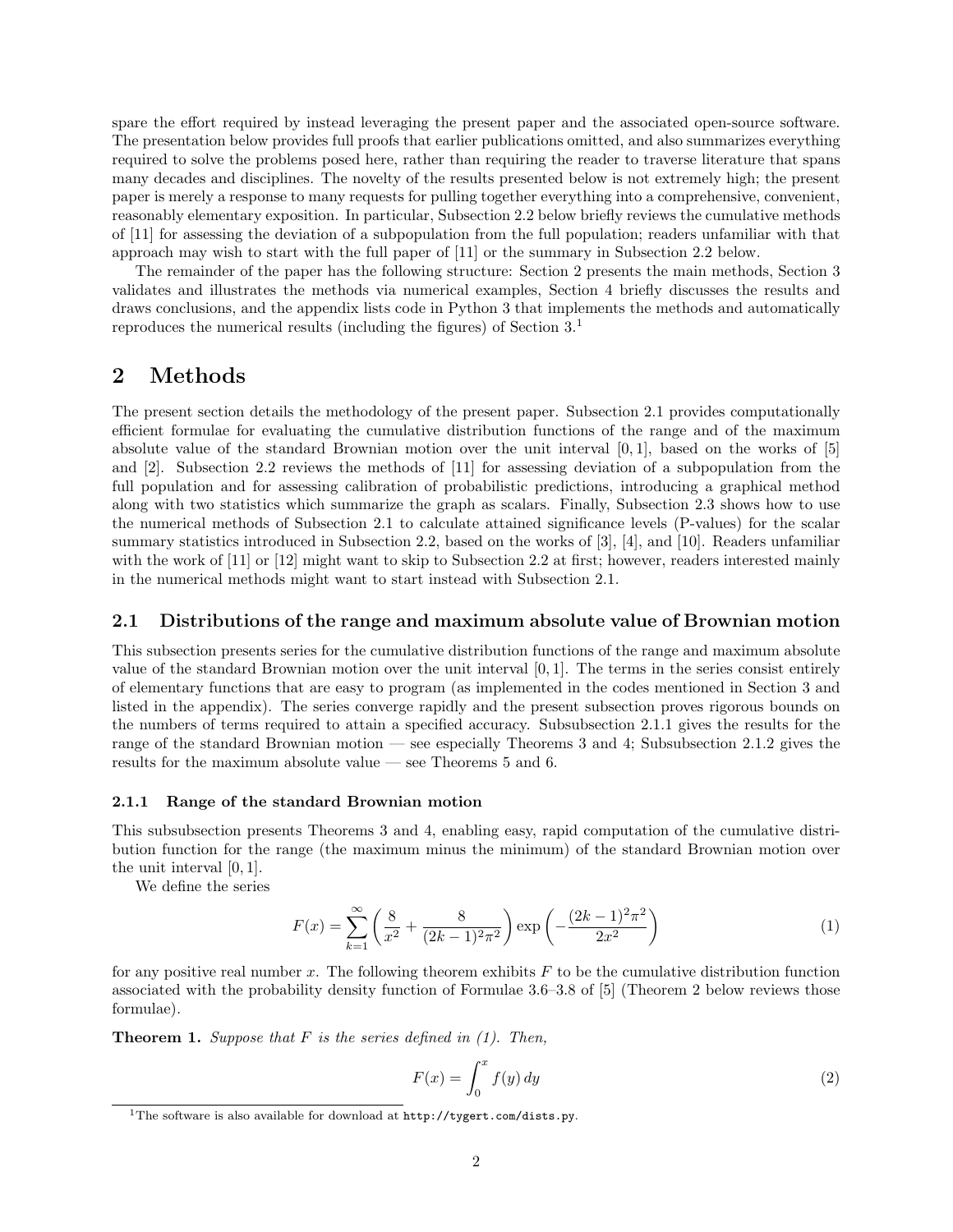for any positive real number  $x$ , where

<span id="page-2-4"></span>
$$
f(x) = \sqrt{\frac{2}{\pi x^2}} \cdot \frac{\partial G}{\partial x} \left(\frac{x}{2}\right),\tag{3}
$$

with

<span id="page-2-3"></span>
$$
G(x) = \frac{\sqrt{2\pi}}{x} \sum_{k=1}^{\infty} \exp\left(-\frac{(2k-1)^2 \pi^2}{8x^2}\right).
$$
 (4)

*Proof.* Clearly  $\lim_{x\to 0^+} F(x) = 0 = \lim_{x\to 0^+} \int_0^x f(y) dy$ , so we need only show that  $\frac{\partial F}{\partial x} = f$ . Differentiating [\(4\)](#page-2-3) yields

$$
\sqrt{\frac{2}{\pi}} \cdot \frac{\partial G}{\partial x} = \sum_{k=1}^{\infty} \left( \frac{2}{x} \frac{(2k-1)^2 \pi^2}{4x^3} - \frac{2}{x^2} \right) \exp\left( -\frac{(2k-1)^2 \pi^2}{8x^2} \right),\tag{5}
$$

which when combined with [\(3\)](#page-2-4) yields

<span id="page-2-5"></span>
$$
f(x) = \sum_{k=1}^{\infty} \left( \frac{8(2k-1)^2 \pi^2}{x^5} - \frac{8}{x^3} \right) \exp\left( -\frac{(2k-1)^2 \pi^2}{2x^2} \right).
$$
 (6)

 $\Box$ 

Differentiating [\(1\)](#page-1-4) yields

<span id="page-2-6"></span>
$$
\frac{\partial F}{\partial x} = \sum_{k=1}^{\infty} \left[ \left( \frac{8}{x^2} + \frac{8}{(2k-1)^2 \pi^2} \right) \left( \frac{(2k-1)^2 \pi^2}{x^3} \right) - \frac{16}{x^3} \right] \exp\left( -\frac{(2k-1)^2 \pi^2}{2x^2} \right) \tag{7}
$$

The right-hand sides of [\(6\)](#page-2-5) and [\(7\)](#page-2-6) are equal, completing the proof.

Formulae 3.6–3.8 of [\[5\]](#page-20-8) state the following theorem (though Formula 3.6 of [5] is missing a factor of  $1/$ √  $\left( t\right) .$ 

<span id="page-2-2"></span>Theorem 2. The probability density function for the range (the maximum minus the minimum) of the standard Brownian motion over the unit interval [0, 1] is given by Formula [\(3\)](#page-2-4).

Combining Theorems [1](#page-1-5) and [2](#page-2-2) yields the following theorem.

<span id="page-2-0"></span>**Theorem 3.** The cumulative distribution function for the range (the maximum minus the minimum) of the standard Brownian motion over the unit interval [0, 1] is given by Formula [\(1\)](#page-1-4).

The following theorem upper-bounds the tail of the series for  $F$  defined in [\(1\)](#page-1-4).

<span id="page-2-1"></span>**Theorem 4.** Suppose that n is a positive integer. Then, the tail of the series for  $F$  defined in [\(1\)](#page-1-4) satisfies

<span id="page-2-7"></span>
$$
\sum_{k=n+1}^{\infty} \left( \frac{8}{x^2} + \frac{8}{(2k-1)^2 \pi^2} \right) \exp\left( -\frac{(2k-1)^2 \pi^2}{2x^2} \right) < \frac{4}{\sqrt{2\pi}} \left( \frac{1}{x} + \frac{x}{\pi^2} \right) \exp\left( -\frac{(2n-1)^2 \pi^2}{2x^2} \right) \tag{8}
$$

for any positive real number x. If  $\varepsilon$  is a positive real number less than 1 and

<span id="page-2-9"></span>
$$
n \ge \frac{1}{2} + \frac{x}{\pi\sqrt{2}}\sqrt{\ln\left(\frac{4}{\varepsilon\sqrt{2\pi}}\left(\frac{1}{x} + \frac{x}{\pi^2}\right)\right)},\tag{9}
$$

then the right-hand side of  $(8)$  is at most  $\varepsilon$ .

Proof. Clearly,

<span id="page-2-8"></span>
$$
\sum_{k=n+1}^{\infty} \left( \frac{8}{x^2} + \frac{8}{(2k-1)^2 \pi^2} \right) \exp\left( -\frac{(2k-1)^2 \pi^2}{2x^2} \right) < \left( \frac{8}{x^2} + \frac{8}{\pi^2} \right) \sum_{k=n+1}^{\infty} \exp\left( -\frac{(2k-1)^2 \pi^2}{2x^2} \right),\tag{10}
$$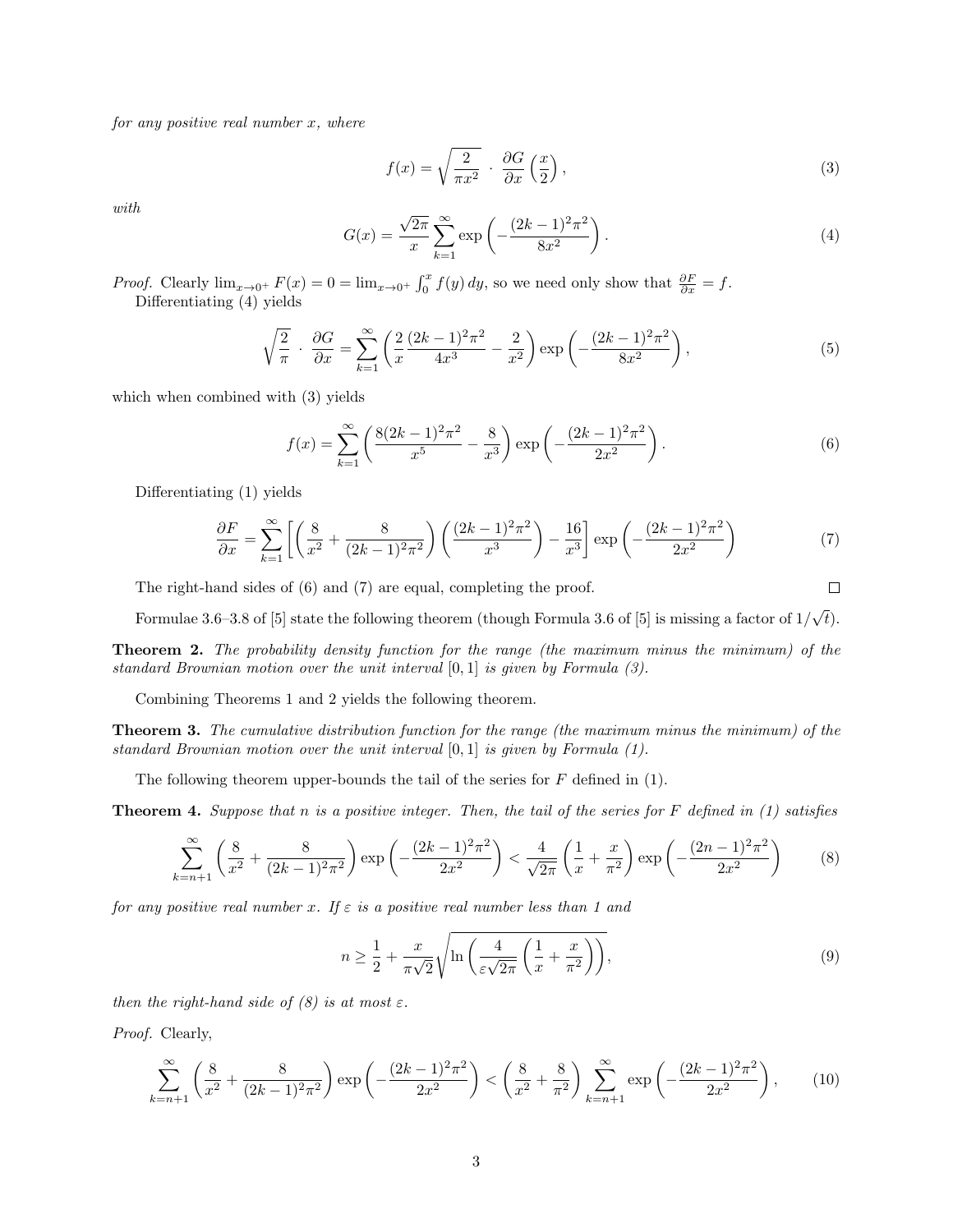$$
\sum_{k=n+1}^{\infty} \exp\left(-\frac{(2k-1)^2 \pi^2}{2x^2}\right) < \int_n^{\infty} \exp\left(-\frac{(2t-1)^2 \pi^2}{2x^2}\right) \, dt,\tag{11}
$$

$$
\int_{n}^{\infty} \exp\left(-\frac{(2t-1)^{2}\pi^{2}}{2x^{2}}\right) dt = \frac{x}{\pi\sqrt{2}} \int_{((2n-1)\pi)/(x\sqrt{2})}^{\infty} \exp(-u^{2}) du,
$$
\n(12)

and

<span id="page-3-4"></span>
$$
\int_{((2n-1)\pi)/(x\sqrt{2})}^{\infty} \exp(-u^2) \, du \le \exp\left(-\frac{(2n-1)^2 \pi^2}{2x^2}\right) \int_0^{\infty} \exp(-u^2) \, du = \frac{\sqrt{\pi}}{2} \exp\left(-\frac{(2n-1)^2 \pi^2}{2x^2}\right). \tag{13}
$$

Combining  $(10)$ – $(13)$  yields  $(8)$ .

#### <span id="page-3-1"></span>2.1.2 Maximum absolute value of the standard Brownian motion

This subsubsection presents Theorems [5](#page-3-2) and [6,](#page-3-3) enabling easy, rapid computation of the cumulative distribution function for the maximum of the absolute value of the standard Brownian motion over the unit interval  $[0, 1]$ .

The following theorem states Formulae 3.8 and 5.2 of [\[2\]](#page-20-9); see also the displayed formula immediately before Formula 5.2 of [\[2\]](#page-20-9) (or Formula 2.22 of [\[1\]](#page-20-10) and the sentence of [\[1\]](#page-20-10) immediately following).

<span id="page-3-2"></span>Theorem 5. The cumulative distribution function for the maximum of the absolute value of the standard Brownian motion over the unit interval [0, 1] is

<span id="page-3-5"></span>
$$
D(x) = \frac{4}{\pi} \sum_{k=1}^{\infty} \frac{(-1)^{k-1}}{2k-1} \exp\left(-\frac{(2k-1)^2 \pi^2}{8x^2}\right)
$$
 (14)

 $\Box$ 

for any positive real number x.

The following theorem follows from the Leibniz bound on the tail of an alternating series for which the absolute values of the terms in the series decrease monotonically to zero (namely, the absolute value of the leading term of the tail is an upper bound on the absolute value of the tail; the bound in Theorem [6](#page-3-3) would also be valid if the summation started from n rather than  $n + 1$ .

<span id="page-3-3"></span>**Theorem 6.** Suppose that n is a positive integer. Then, the tail of the series for D defined in  $(14)$  satisfies

<span id="page-3-6"></span>
$$
\left| \frac{4}{\pi} \sum_{k=n+1}^{\infty} \frac{(-1)^{k-1}}{2k-1} \exp\left(-\frac{(2k-1)^2 \pi^2}{8x^2}\right) \right| < \frac{4}{\pi} \exp\left(-\frac{(2n-1)^2 \pi^2}{8x^2}\right) \tag{15}
$$

for any positive real number x. If  $\varepsilon$  is a positive real number less than 1 and

<span id="page-3-7"></span>
$$
n \ge \frac{1}{2} + \frac{x\sqrt{2}}{\pi} \sqrt{\ln\left(\frac{4}{\pi\varepsilon}\right)},\tag{16}
$$

then the right-hand side of [\(15\)](#page-3-6) is at most  $\varepsilon$ .

#### <span id="page-3-0"></span>2.2 Calibration and deviation of a subpopulation from the full population

This subsection summarizes methods of [\[11\]](#page-20-0) for assessing deviation of a subpopulation from the full population and for assessing the calibration of probabilistic predictions. The primary goal of this subsection is to introduce the Kolmogorov-Smirnov and Kuiper metrics, as well as factors suitable for normalizing them so as to facilitate evaluation of attained significance levels (P-values).

We consider n real numbers  $S_1, S_2, \ldots, S_n$  known as "scores" (or sometimes as "predicted probabilities" when calibrating probabilistic predictions), each paired with a real-valued "response,"  $R_1, R_2, \ldots, R_n$ , as well as a positive "weight,"  $W_1, W_2, \ldots, W_n$ ; we view the scores  $S_1, S_2, \ldots, S_n$  and weights  $W_1, W_2, \ldots,$  $W_n$  as given, not random, while we view the responses  $R_1, R_2, \ldots, R_n$  as random. We assume throughout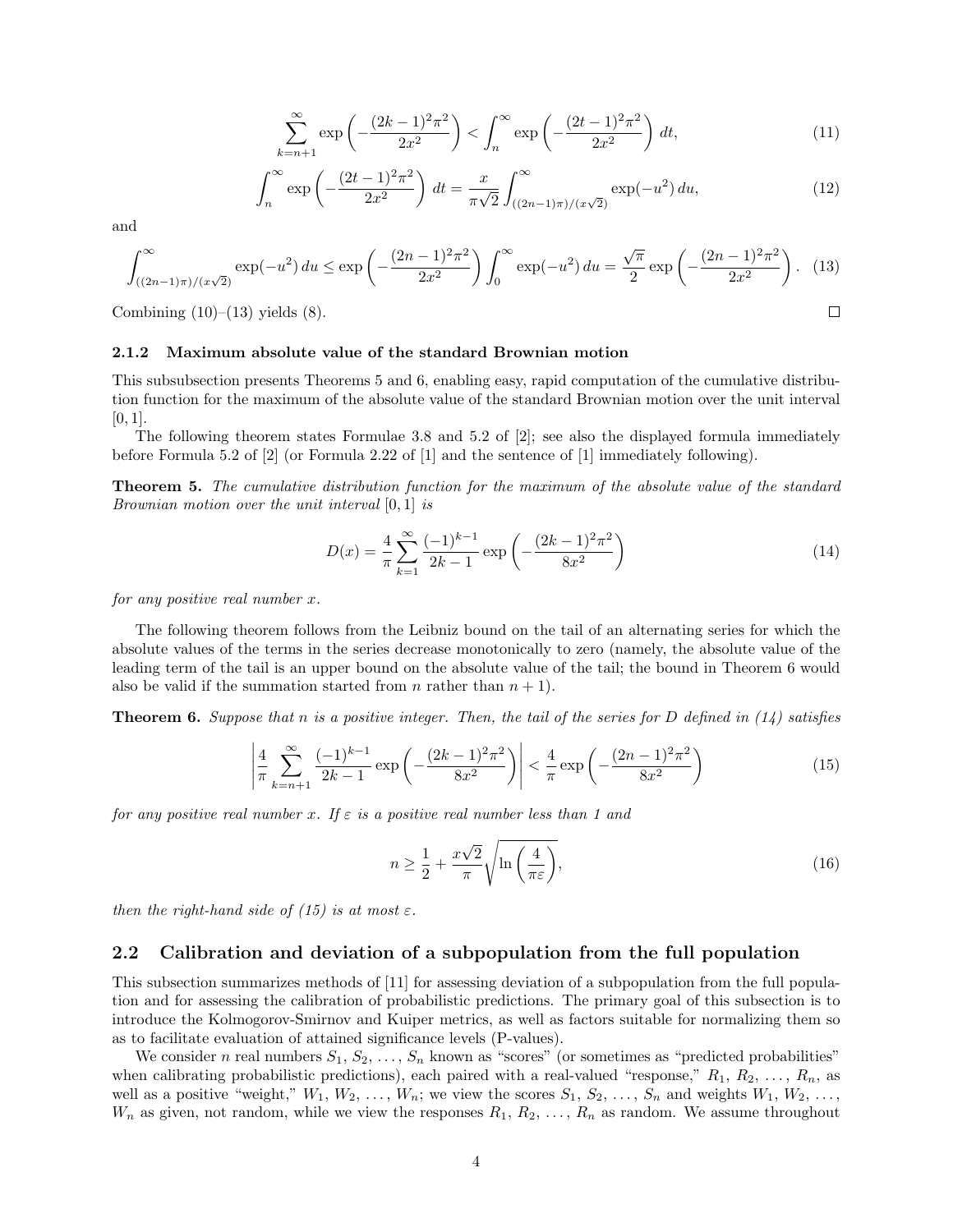that all responses are stochastically independent (allowing dependence among the responses would be far beyond the scope of the present paper). Without loss of generality, we assume that  $S_1 < S_2 < \cdots < S_n$ (perturbing the original scores slightly in order to ensure their uniqueness, if necessary). We consider also a given function  $r$  which returns the expected response averaged over the full population at any specified score s; that is,  $r(s)$  is the expected value of the response for all members of the full population whose score is s. When assessing the calibration of probabilistic predictions, the score s is a predicted probability and the expected response  $r(s)$  is supposed to match the prediction, s; hence,  $r(s) = s$  when assessing calibration.

In order to gauge deviation of the observed responses  $R_1, R_2, \ldots, R_n$  from the given function r, we construct the sequence of cumulative differences

$$
B_j = \frac{\sum_{k=1}^j (R_k - r(S_k)) W_k}{\sum_{k=1}^n W_k} \tag{17}
$$

for  $j = 1, 2, \ldots, n$ . We also construct the sequence of cumulative weights

$$
A_j = \frac{\sum_{k=1}^j W_k}{\sum_{k=1}^n W_k} \tag{18}
$$

for  $j = 1, 2, \ldots, n$  $j = 1, 2, \ldots, n$  $j = 1, 2, \ldots, n$  $j = 1, 2, \ldots, n$ . Figures 1, 2, and [3](#page-6-1) duplicate plots from [\[11\]](#page-20-0) of  $B_1, B_2, \ldots, B_n$  versus  $A_1, A_2, \ldots, A_n$ for some numerical examples. A simple calculation of [\[11\]](#page-20-0) shows that the expected slope of the line graph of  $B_1, B_2, \ldots, B_n$  versus  $A_1, A_2, \ldots, A_n$  from  $A_{j-1}$  to  $A_j$  is  $\mathbb{E}[R_j]-r(S_j)$ ; that is, the expected slope is simply the deviation of the expected response from the full population's, in a graph for which  $A_1, A_2, \ldots, A_n$  are the abscissae (the horizontal coordinates) and  $B_1, B_2, \ldots, B_n$  are the ordinates (the vertical coordinates). Thus, a long range of significant deviation indicates significant average deviation over that range.

In particular, absence of significant deviation results in a flat graph that is nearly horizontal. Two metrics which measure deviations away from 0 (thus characterizing "goodness-of-fit") are the maximum absolute value

<span id="page-4-1"></span>
$$
G = \max_{1 \le k \le n} |B_k| \tag{19}
$$

and the range (the maximum value minus the minimum value)

<span id="page-4-2"></span>
$$
H = \max_{0 \le k \le n} B_k - \min_{0 \le k \le n} B_k,\tag{20}
$$

where  $B_0 = 0$  (Remark 1 of [\[11\]](#page-20-0) gives a compelling reason to include  $B_0 = 0$ , a reason analogous to why [\[7\]](#page-20-5) introduced an analogous statistic decades earlier in a related context). The statistic  $G$  is due to Kolmogorov and Smirnov in the similar settings discussed by  $[6]$  and  $[9]$ ; the statistic H is due to Kuiper in the similar setting discussed by [\[7\]](#page-20-5).

Under the null hypothesis that the response at every score  $s$  is an independent Bernoulli variate taking the value 1 with probability  $r(s)$  and the value 0 with probability  $1 - r(s)$ , calibrating attained significance levels (P-values) for these statistics involves normalization by the quantity

<span id="page-4-0"></span>
$$
\sigma = \frac{\sqrt{\sum_{k=1}^{n} r(S_k) \cdot (1 - r(S_k)) \cdot (W_k)^2}}{\sum_{k=1}^{n} W_k};
$$
\n(21)

needless to say, such a null hypothesis can be appropriate only when each  $R_k$  is either 0 or 1, for each  $k = 1, 2, \ldots, n$ . More generally, under a null hypothesis for which the response at score s is expected to have a variance  $v(s)$  around  $r(s)$ , the normalization would be by the quantity

<span id="page-4-3"></span>
$$
\sigma = \frac{\sqrt{\sum_{k=1}^{n} v(S_k) \cdot (W_k)^2}}{\sum_{k=1}^{n} W_k};
$$
\n(22)

needless to say,  $v(s) = r(s) \cdot (1 - r(s))$  for a Bernoulli variate taking the value 1 with probability  $r(s)$  and the value 0 with probability  $1 - r(s)$ , consistent with [\(21\)](#page-4-0). "Normalization" means considering the ratios  $G/\sigma$  and  $H/\sigma$  rather than the unnormalized G and H from [\(19\)](#page-4-1) and [\(20\)](#page-4-2).

In many practical applications, such a large sample of the full population is available that  $r$  and  $v$  can be estimated to high accuracy from the data; [\[11\]](#page-20-0) elaborates some methods for such estimation.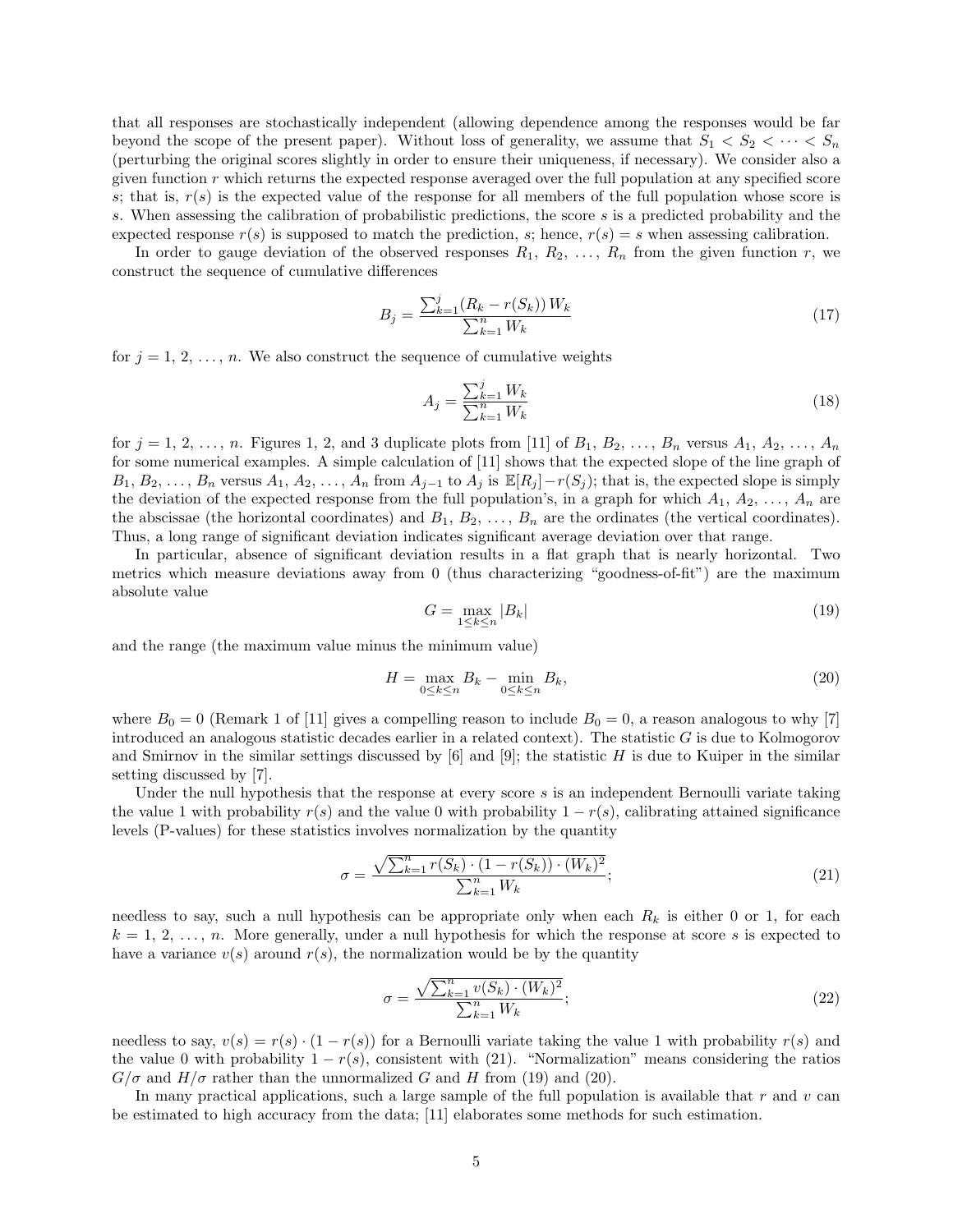

<span id="page-5-0"></span>Figure 1: (duplicated from [\[11\]](#page-20-0)) Difference in the number of people in a household between the county of Los Angeles and the entire state of California (the county is the subpopulation, while the state is the full population). The scores indicated along the lower horizontal axis are  $log_{10}$  of the adjusted household income, randomly perturbed by about one part in a hundred million to ensure their uniqueness, and there are  $n = 35,364$  households representing Los Angeles in the (weighted) sample from the 2019 American Community Survey of the United States Census Bureau. Kuiper's statistic  $H = 0.06674$ , while  $H/\sigma = 9.605$ ; Kolmogorov's and Smirnov's  $G = 0.06495$ , while  $G/\sigma = 9.347$ . P-values for both statistics are 0 to full double-precision accuracy. These P-values reflect the observed difference of many standard deviations beyond the expected means. Deviation of the subpopulation from the full population is the slope as graphed here.



<span id="page-5-1"></span>Figure 2: (duplicated from [\[11\]](#page-20-0)) Difference in the number of children related to the head of household between the county of Stanislaus and the entire state of California (the county is the subpopulation, while the state is the full population). The scores indicated along the lower horizontal axis are  $log_{10}$  of the adjusted household income, randomly perturbed by about one part in a hundred million to guarantee their uniqueness, and there are  $n = 1,624$  households representing Stanislaus in the (weighted) sample from the 2019 American Community Survey of the United States Census Bureau. Kuiper's statistic  $H = 0.1489$ , while  $H/\sigma = 4.500$ ; Kolmogorov's and Smirnov's  $G = 0.1467$ , while  $G/\sigma = 4.433$ . The P-value for Kuiper's statistic is 0.00002713; the P-value for Kolmogorov's and Smirnov's is 0.00001859. These P-values reflect the observed difference of several standard deviations beyond the expected means. Deviation of the subpopulation's response (the number of children) from the full population's is the slope exactly as displayed in this plot.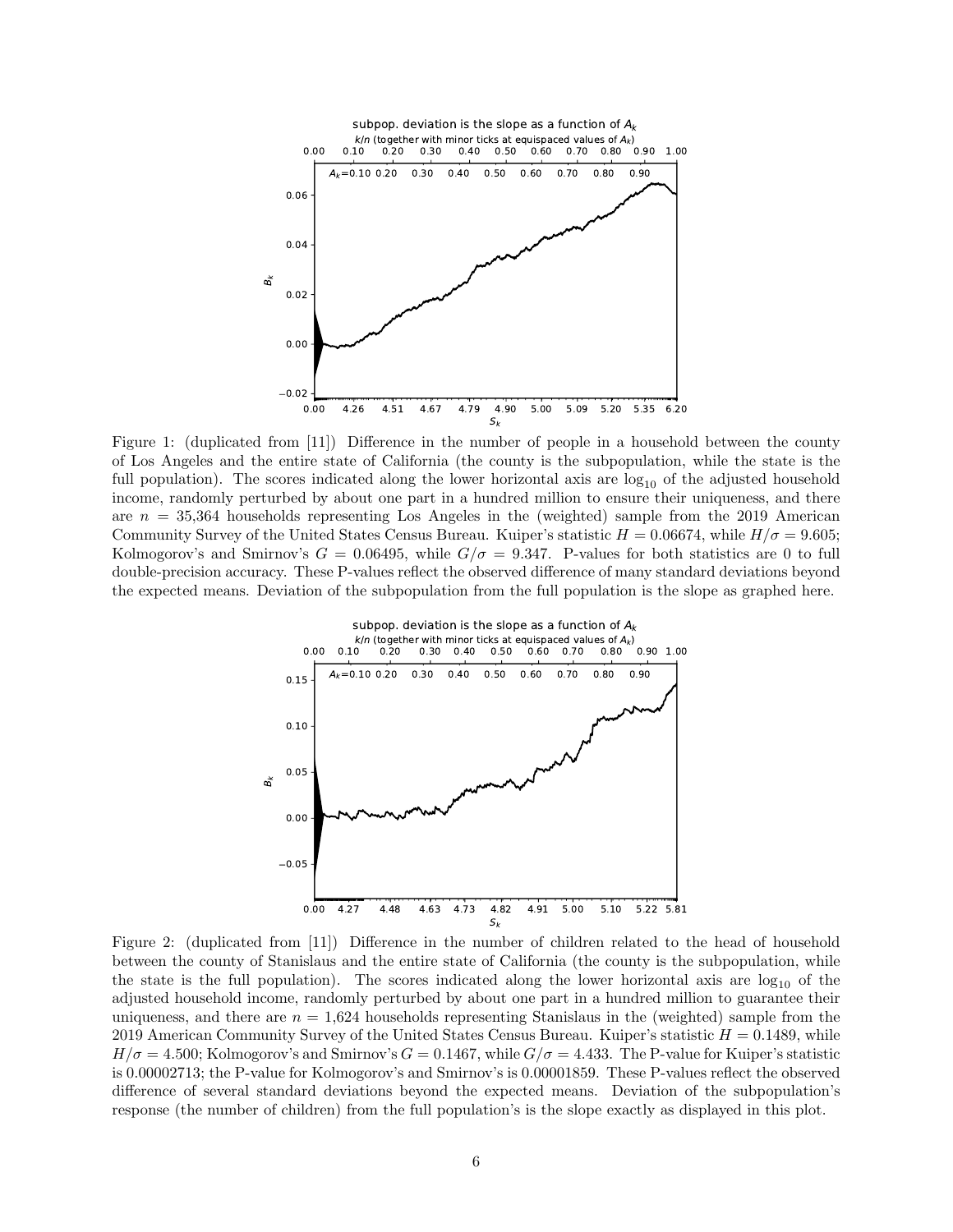

<span id="page-6-1"></span>Figure 3: (duplicated from [\[11\]](#page-20-0)) Difference in whether a household has internet access via satellite between the county of Napa and the entire state of California (the county is the subpopulation, while the state is the full population). The scores indicated along the lower horizontal axis are  $log_{10}$  of the adjusted household income, randomly perturbed by about one part in a hundred million to ensure their uniqueness, and there are  $n = 679$  households representing Napa in the (weighted) sample from the 2019 American Community Survey of the United States Census Bureau. Kuiper's statistic  $H = 0.02761$ , while  $H/\sigma = 2.259$ ; Kolmogorov's and Smirnov's  $G = 0.02695$ , while  $G/\sigma = 2.205$ . The P-value for Kuiper's statistic is 0.09559; the P-value for Kolmogorov's and Smirnov's is 0.05492. The P-values reflect the observed difference of not even a couple standard deviations beyond the expected means. Deviation of the subpopulation is the slope as displayed.

#### <span id="page-6-0"></span>2.3 Calibration of P-values for the Kolmogorov-Smirnov and Kuiper statistics

This subsection derives Corollary [9,](#page-7-1) providing a method for the calculation of attained significance levels (P-values) for the Kolmogorov-Smirnov and Kuiper metrics introduced in the previous subsection.

Propositions 1–4 of [\[4\]](#page-20-3) prove the following theorem. (Technically, [\[4\]](#page-20-3) provides much stronger and more general results, characterizing not only convergence but also the convergence rates. See also closely related results of [\[10\]](#page-20-4).) Earlier results of [\[3\]](#page-20-2) motivated the work of [\[4\]](#page-20-3) and [\[10\]](#page-20-4) (among others), and are also closely related to the metrics of [\[12\]](#page-20-1). The proofs of [\[3\]](#page-20-2) are in some ways simpler and easier to grasp, despite being restricted to a somewhat more special case, and are a superb starting point in addition to being of substantial independent importance, both practically and theoretically.

<span id="page-6-2"></span>**Theorem 7.** Assume the null hypothesis that the subpopulation has no expected deviation from the full population (that is,  $\mathbb{E}[R_k] = r(S_k)$  for  $k = 1, 2, ..., n$ ). Suppose also that  $\max_{1 \leq k \leq n} v(S_k) \cdot (W_k)^2 / \sum_{j=1}^n v(S_j) \cdot$  $(W_j)^2$  converges to 0 in the limit as n becomes large. Then, with G defined in [\(19\)](#page-4-1) and  $\sigma$  defined in [\(22\)](#page-4-3), every accumulation point (in the weak topology) of the normalized Kolmogorov-Smirnov statistic  $G/\sigma$  for measuring deviation of a subpopulation from the full population is distributed as the maximum over a subset of the unit interval [0, 1] of the absolute value of the standard Brownian motion (if the scores  $S_1, S_2, \ldots, S_n$ are all distinct for each n, then the subset is in fact always the same — the entire unit interval  $[0,1]$ ). This is stochastically dominated by the maximum of the absolute value of the standard Brownian motion over the whole unit interval [0,1]. The same statements hold for the normalized Kolmogorov-Smirnov statistic  $G/\sigma$ for measuring calibration, taking the expected response at each score to be equal to the score, that is,  $r(s) = s$ for every score s.

The theorems of [\[4\]](#page-20-3) similarly yield the analogous theorem for the Kuiper statistic:

<span id="page-6-3"></span>Theorem 8. Assume the null hypothesis that the subpopulation has no expected deviation from the full population (that is,  $\mathbb{E}[R_k] = r(S_k)$  for  $k = 1, 2, ..., n$ ). Suppose also that  $\max_{1 \leq k \leq n} v(S_k) \cdot (W_k)^2 / \sum_{j=1}^n v(S_j) \cdot$  $(W_j)^2$  converges to 0 in the limit as n becomes large. Then, with H defined in [\(20\)](#page-4-2) and  $\sigma$  defined in [\(22\)](#page-4-3),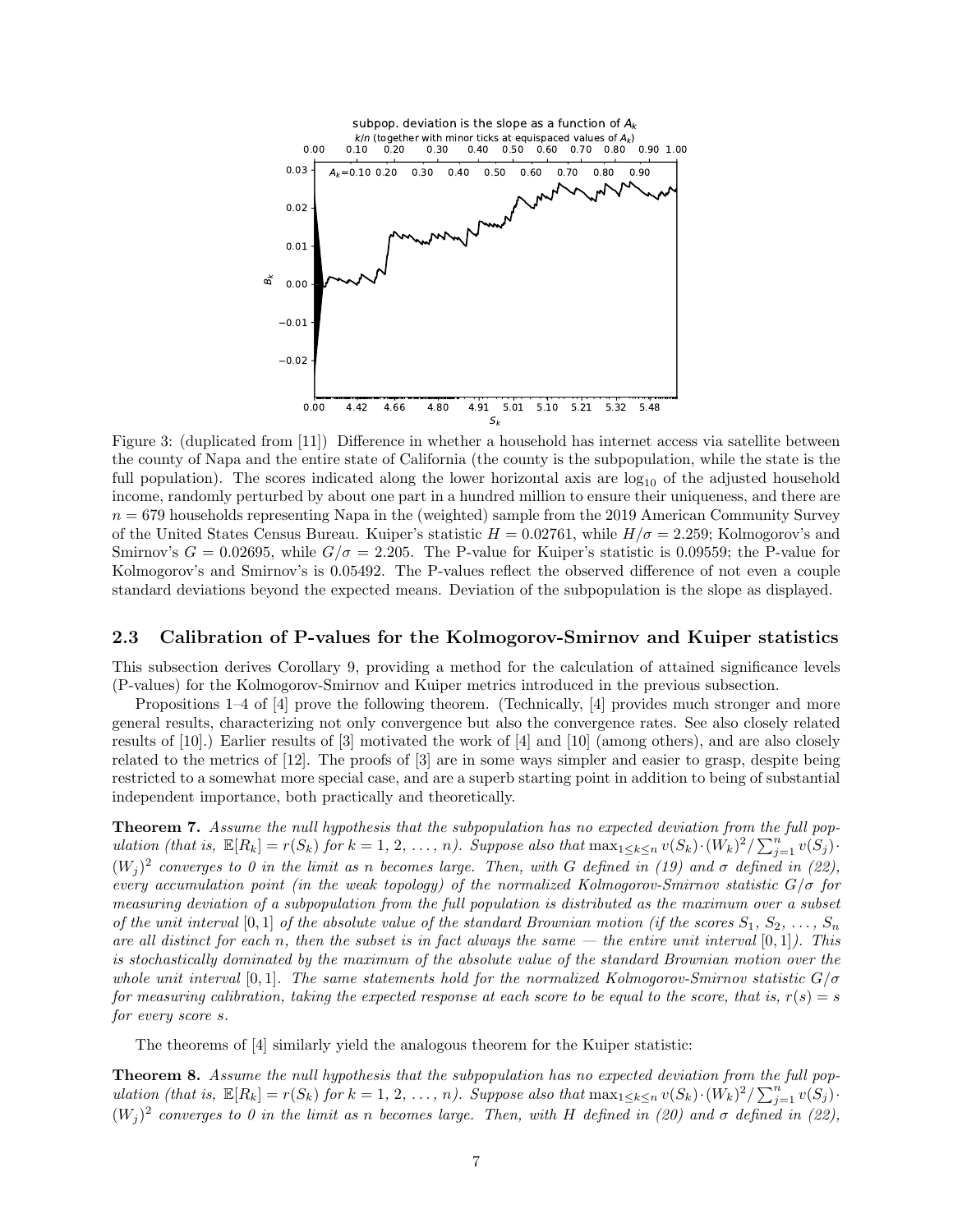every accumulation point (in the weak topology) of the normalized Kuiper statistic  $H/\sigma$  for measuring deviation of a subpopulation from the full population is distributed as the range over a subset of the unit interval  $[0,1]$  of the standard Brownian motion (if the scores  $S_1, S_2, \ldots, S_n$  are all distinct for each n, then the subset is in fact always the same  $-$  the entire unit interval  $[0,1]$ ). This is stochastically dominated by the range of the standard Brownian motion over the whole unit interval [0, 1]. (The range is the maximum minus the minimum.) The same statements hold for the normalized Kuiper statistic  $H/\sigma$  for measuring calibration, taking the expected response at each score to be equal to the score, that is,  $r(s) = s$  for every score s.

Putting everything together yields the following.

<span id="page-7-1"></span>**Corollary 9.** Evaluating 1 minus the function D from  $(14)$  applied to the normalized Kolmogorov-Smirnov statistic  $G/\sigma$  yields rigorously conservative P-values (due to Theorems [5](#page-3-2) and [7\)](#page-6-2) — this is  $1 - D(G/\sigma)$ . Taking 1 minus the function F from [\(1\)](#page-1-4) applied to the normalized Kuiper statistic  $H/\sigma$  yields rigorously conservative P-values (due to Theorems [3](#page-2-0) and [8\)](#page-6-3) — this is  $1 - F(H/\sigma)$ . The Kolmogorov-Smirnov metric G is defined in [\(19\)](#page-4-1), the Kuiper metric H is defined in [\(20\)](#page-4-2), and the normalizing factor  $\sigma$  is defined in [\(22\)](#page-4-3), with [\(22\)](#page-4-3) reducing to [\(21\)](#page-4-0) in the case that the responses are Bernoulli variates. This calibration of P-values is perfect (no excess conservatism in the limit of large n) if the subsets from Theorems [7](#page-6-2) and [8](#page-6-3) are dense in the unit interval [0, 1].

# <span id="page-7-0"></span>3 Results

The present section illustrates (via examples and plots) the numerical methods of the preceding section. The appendix lists the code for an implementation in Python 3; running the code as a script automatically reproduces all results and figures reported in the present section.[2](#page-7-2)

Figures [4](#page-8-1) and [5](#page-9-0) plot  $1 - F(x)$  versus x and  $1 - D(x)$  versus x, respectively, where F is defined in [\(1\)](#page-1-4) and D is defined in [\(14\)](#page-3-5). The calculation for F truncates the series in [\(1\)](#page-1-4) after n terms, where  $n = n(x)$  is the least integer such that [\(9\)](#page-2-9) guarantees full double-precision accuracy (with  $\varepsilon \approx 2.2E-16$ ). Similarly, the calculation for D truncates the series in [\(14\)](#page-3-5) after n terms, where  $n = n(x)$  is the least integer such that [\(16\)](#page-3-7) guarantees full double-precision accuracy (again with  $\varepsilon \approx 2.2E-16$ ). To give an indication of how another sub-Gaussian distribution decays, Figure [6](#page-9-1) plots  $1 - \Phi(x)$  versus x, where  $\Phi$  is the cumulative distribution function for the standard normal distribution.

Formula 1.4 of [\[5\]](#page-20-8) and Formula 46 of [\[8\]](#page-20-11) give the means of the distributions associated with the cumulative distribution functions F and D defined in [\(1\)](#page-1-4) and [\(14\)](#page-3-5), as  $2\sqrt{2/\pi} \approx 1.5958$  and  $\sqrt{\pi/2} \approx 1.2533$ , respectively. The horizontal positions of the vertical dotted lines labeled "mean" in Figures [4](#page-8-1) and [5](#page-9-0) are at these mean values. A unit test of the implementations of the cumulative distribution functions is to numerically evaluate the means. Using a Gauss-Chebyshev quadrature of order 100,000 to integrate  $1 - F(x)$  and  $1 - D(x)$  from  $x = 1E-8$  to  $x = 8$  yields the correct means to better than 8-digit relative accuracy in the implemented codes, thus passing this unit test.

Figures [7](#page-10-0) and [8](#page-11-0) plot the calibration curves for the Kuiper and Kolmogorov-Smirnov statistics, respectively. The calibration curves are the empirical cumulative distribution functions of the P-values for calibration calculated for 100,000 data sets generated by drawing independent Bernoulli responses at the scores, with the probability of success in the Bernoulli distribution being exactly equal to the score (so that the data is perfectly calibrated, by construction). Perfectly calibrated P-values would follow the uniform distribution over the unit interval [0, 1] under the null hypothesis, and so ideally the plotted empirical cumulative distribution functions should approach the cumulative distribution function for the uniform distribution as the sample size increases. The cumulative distribution function for the uniform distribution over the unit interval [0, 1] is the line connecting the origin  $(0, 0)$  to the point  $(1, 1)$ ; each plot displays a dashed line to indicate the ideal calibration curve. The other curves are the empirical cumulative distribution functions of the P-values for data sets with sample sizes  $n = 100, 1,000, 10,000;$  as expected, the curve closest to the diagonal dashed line in each plot is that for  $n = 10,000$ , the next closest is for  $n = 1,000$ , and the farthest is for  $n = 100$ . The weights in these synthetically generated data sets are uniform (all equal), just for simplicity.

Figures [7](#page-10-0) and [8](#page-11-0) illustrate Corollary [9](#page-7-1) — notice that the empirical curves all lie entirely below the diagonal dashed line, in accordance with the calculated P-values being conservatively calibrated (the P-values are not

<span id="page-7-2"></span><sup>&</sup>lt;sup>2</sup>The software is also available for download at  $http://tygert.com/dists.py$ .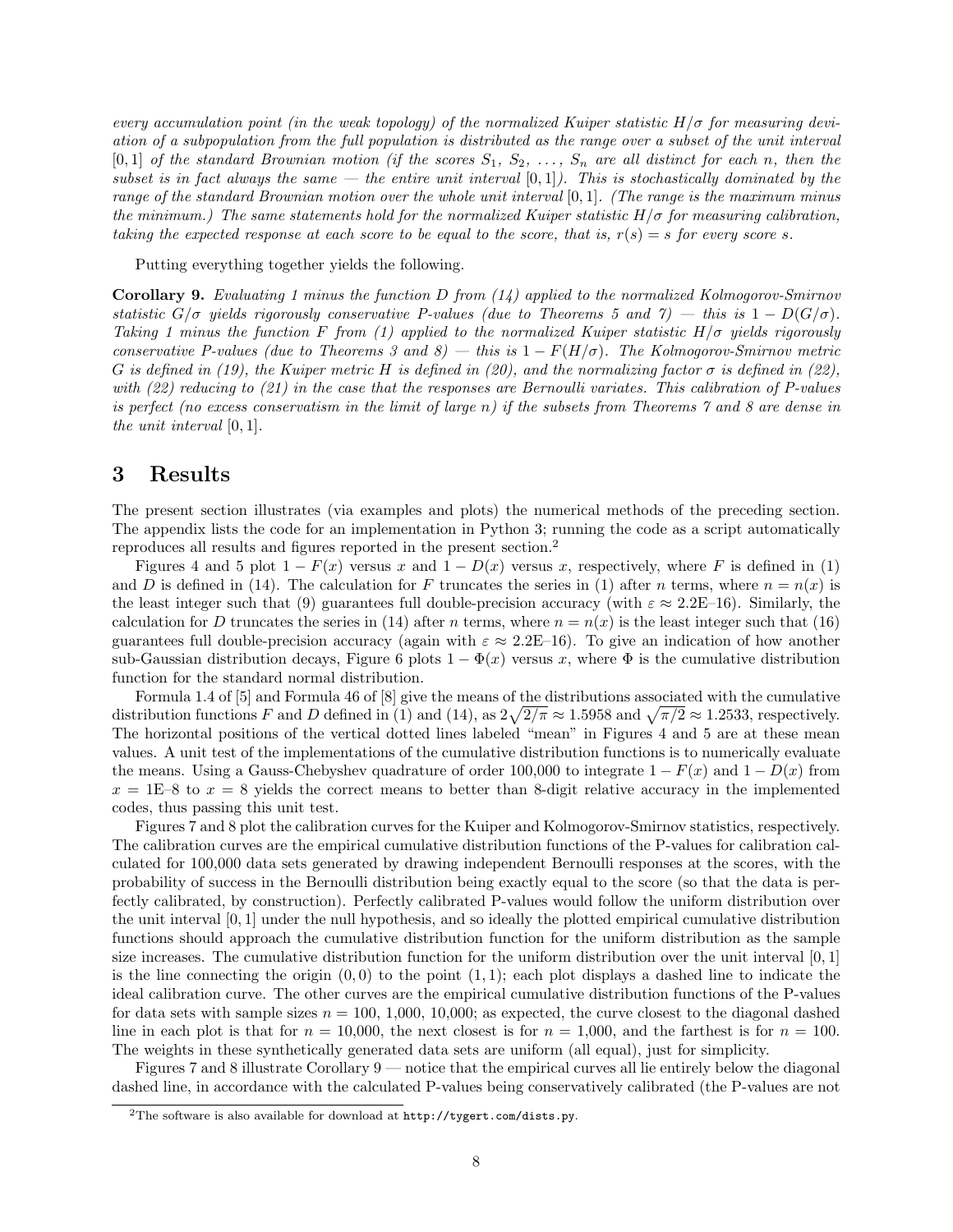

<span id="page-8-1"></span>Figure 4: Both plots graph  $1 - F(x)$  versus x, where F is defined in [\(1\)](#page-1-4) and is central to Corollary [9.](#page-7-1) The plot on the right uses a logarithmic scale for the vertical axis, unlike the plot on the left. The vertical dotted line indicates the value of x corresponding to the mean of the distribution for which  $F$  is the cumulative distribution function.

smaller on average than expected). The figures also illustrate the convergence to ideal calibration that [\[3\]](#page-20-2), [\[4\]](#page-20-3), and [\[10\]](#page-20-4) prove as the scores become dense in the unit interval [0, 1] (the scores are quite dense already with  $n = 10,000$ , for example).

The ends of the captions of Figures [1,](#page-5-0) [2,](#page-5-1) and [3](#page-6-1) report P-values evaluated using Corollary [9.](#page-7-1) Attained significance levels (P-values) for all methods of [\[11\]](#page-20-0) can also be calibrated and calculated directly using Corollary [9,](#page-7-1) under the assumption that, for each of the scores from the subpopulation, the full population contains many members whose scores are closer to the score from the subpopulation than to other scores from the subpopulation; if this assumption is invalid, then the statistics fed into the cumulative distribution functions require adjustment to account for the additional stochasticity (as described by [\[11\]](#page-20-0) and [\[12\]](#page-20-1)).

## <span id="page-8-0"></span>4 Discussion and conclusion

As shown above, the combination of [\[5\]](#page-20-8), [\[2\]](#page-20-9), [\[3\]](#page-20-2), [\[4\]](#page-20-3), [\[10\]](#page-20-4), and others trivially yields computationally efficient and convenient calibration of P-values for the metrics of [\[11\]](#page-20-0), metrics very similar to those of [\[6\]](#page-20-6) and [\[9\]](#page-20-7) and of [\[7\]](#page-20-5) (whose work directly stimulated all the others', including that of the author of the present paper). The results of [\[3\]](#page-20-2), [\[4\]](#page-20-3), and [\[10\]](#page-20-4) reduce the problem of calibration to the calculation of the distributions of the range and of the maximum absolute value of the standard Brownian motion over the unit interval [0, 1]; the results of [\[5\]](#page-20-8) and [\[2\]](#page-20-9) completely characterize those distributions. Simple, straightforward manipulation of the resulting formulae then yields the cumulative distribution functions required for calibrating P-values, as detailed in Section [2](#page-1-0) above. Implementation is easy and Section [3](#page-7-0) demonstrates the corresponding Python module and unit tests listed in the appendix; Section [3](#page-7-0) validates the numerical methods and implementation via plots of the cumulative distribution functions of the metrics and of the associated P-values, as well as via checks against analytic, closed-form expressions, illustrating use of the codes both on their own and as applied to both real and synthetic data sets. The software of the appendix is ready for widespread use under the permissive MIT copyright license.

# Acknowledgements

We would like to thank Kamalika Chaudhuri, Imanol Arrieta Ibarra, Mike Rabbat, Jonathan Tannen, and Susan Zhang.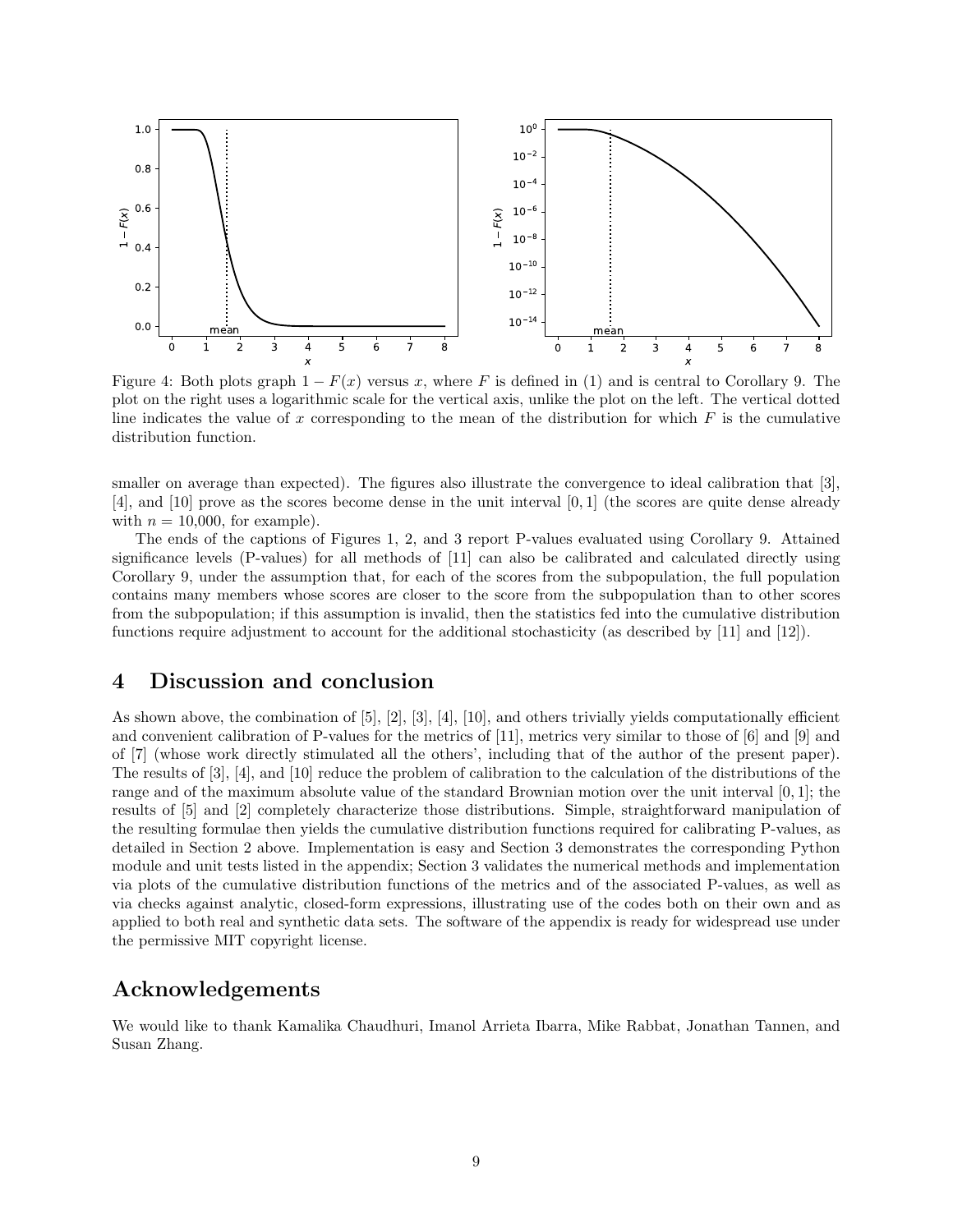

<span id="page-9-0"></span>Figure 5: Both plots graph  $1 - D(x)$  versus x, where D is defined in [\(14\)](#page-3-5) and is central to Corollary [9.](#page-7-1) The plot on the right uses a logarithmic scale for the vertical axis, unlike the plot on the left. The vertical dotted line indicates the value of x corresponding to the mean of the distribution for which  $D$  is the cumulative distribution function.



<span id="page-9-1"></span>Figure 6: Both plots graph  $1-\Phi(x)$  versus x, where  $\Phi$  is the cumulative distribution function for the standard Figure 6: Both plots graph  $1-\Psi(x)$  versus x, where  $\Psi$  is the cumulative distribution function for the standard normal distribution;  $\Phi(x) = \int_{-\infty}^{x} \exp(-y^2/2) dy / \sqrt{2\pi}$ . The plot on the right uses a logarithmic scale for the vertical axis, unlike the plot on the left.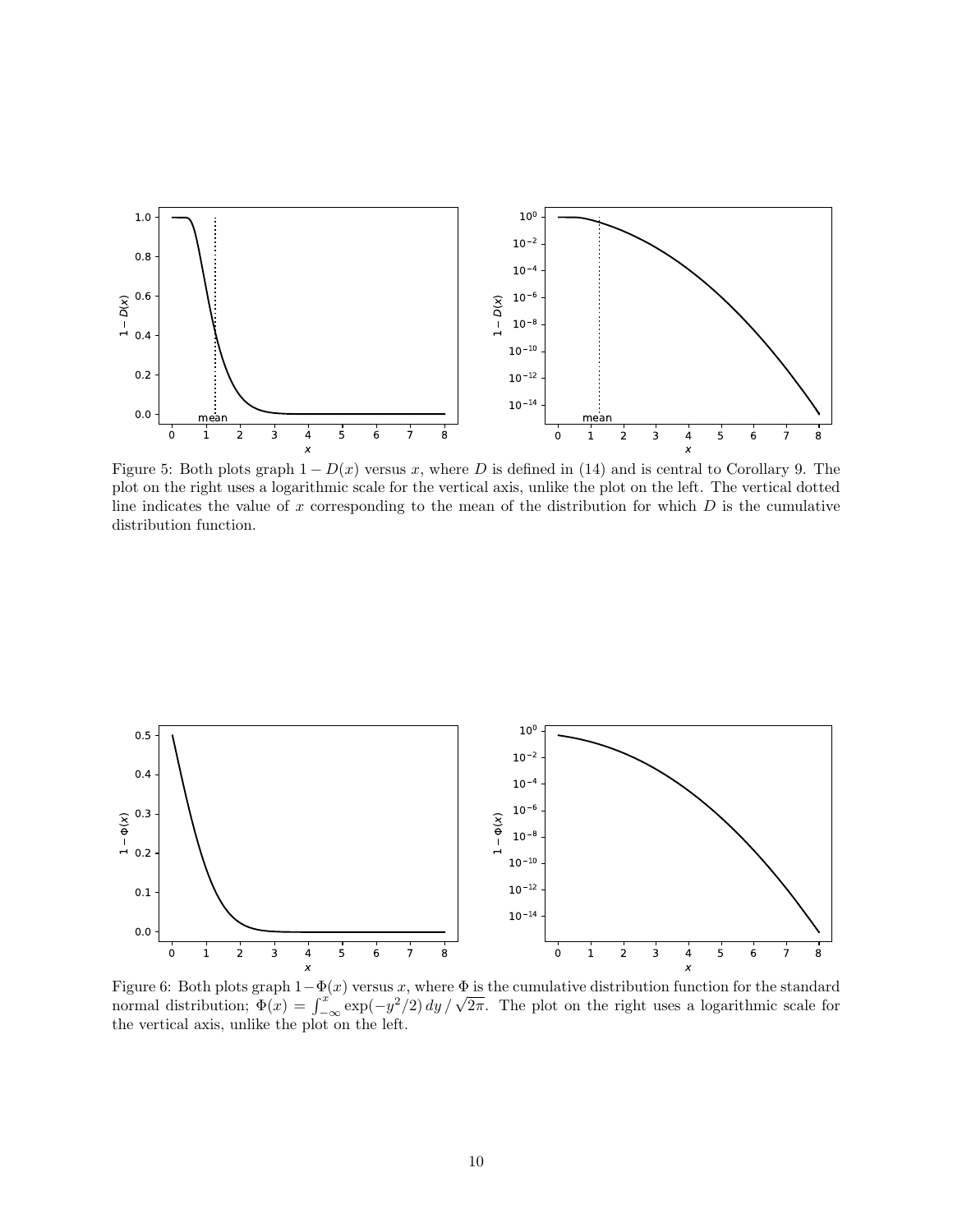

<span id="page-10-0"></span>Figure 7: Calibration curves (empirical cumulative distribution functions under the null hypothesis of perfectly calibrated data) of the Kuiper P-value for calibration for sample sizes  $n = 100, 1,000, 10,000$ ; in each plot, the dashed line connects the origin  $(0, 0)$  to the point  $(1, 1)$  and illustrates perfect calibration, while the curve for  $n = 10,000$  is closest to perfect,  $n = 1,000$  is next closest, and  $n = 100$  is the farthest. Subfigure (a) uses scores equispaced on the unit interval [0, 1], (b) squares each of the initially equispaced scores, and (c) takes the square root of each of the initially equispaced scores. The score s is the predicted probability, with the expected response  $r(s) = s$  to assess calibration. Each empirical cumulative distribution function plotted arises from 100,000 data sets generated independently while assuming the null hypothesis.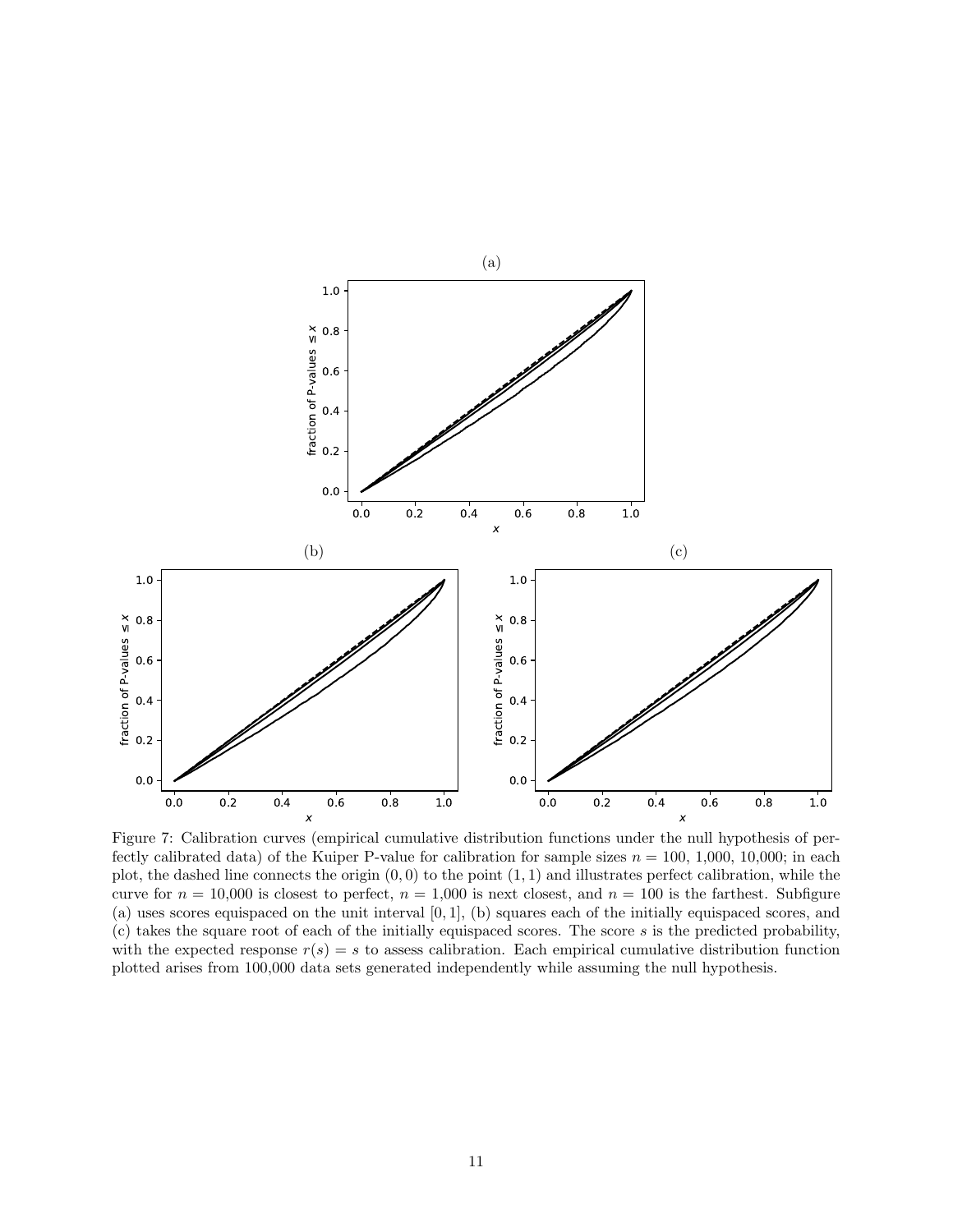

<span id="page-11-0"></span>Figure 8: Calibration curves (empirical cumulative distribution functions under the null hypothesis of perfectly calibrated data) of the Kolmogorov-Smirnov P-value for calibration for sample sizes  $n = 100, 1,000$ , 10,000; in each plot, the dashed line connects the origin  $(0,0)$  to the point  $(1,1)$  and illustrates perfect calibration, while the curve for  $n = 10,000$  is closest to perfect,  $n = 1,000$  is next closest, and  $n = 100$  is the farthest. Subfigure (a) uses scores equispaced on the unit interval  $[0, 1]$ , (b) squares each of the initially equispaced scores, and  $(c)$  takes the square root of each of the initially equispaced scores. The score  $s$  is the predicted probability, with the expected response  $r(s) = s$  to assess calibration. Each empirical cumulative distribution function plotted arises from 100,000 data sets generated independently while assuming the null hypothesis.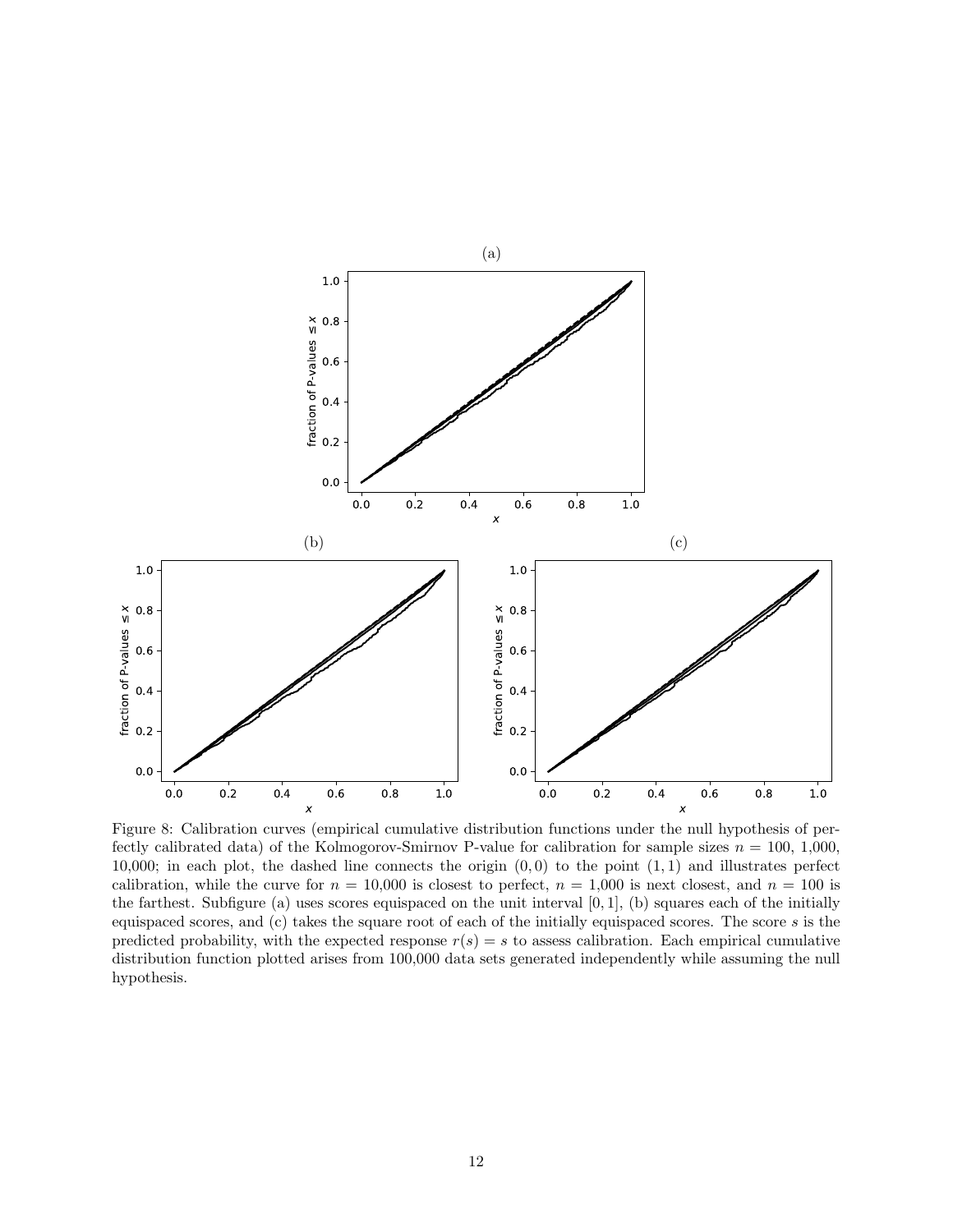### A Python implementation

This appendix lists an implementation in Python 3 (the software can be used as a freestanding module or run as a script to exercise the unit tests and reproduce the figures of Section [3](#page-7-0) above):<sup>[3](#page-12-0)</sup>

```
1 #!/usr/bin/env python3
2
3^{10.000}4 Copyright (c) Meta Platforms, Inc. and affiliates.
5
6 Calculate cumulative distribution functions for standard Brownian motions .
7
8 Running as a script tests assertions that closed-form, analytical expressions
9 for the means match numerical evaluations of the means for the cumulative
10 distribution functions , prints values of the cumulative distribution functions
11 at some interesting values for their arguments, saves to disk plots in pdf
12 of the complementary cumulative distribution functions, and saves to disk plots
13 in both pdf and jpg of calibration curves for synthetic data sets drawn from
14 perfectly calibrated distributions. The script saves plots in the current
15 directory, in files named "gauss.pdf", "gauss_log.pdf", "kuiper.pdf",
16 " kuiper_log . pdf " , " kolmogorov_smirnov . pdf " , and " kolmogorov_smirnov_log . pdf ".
17 The files whose names end with "_log.pdf" use log scales for the vertical axes.
18 The plots for the metrics of Kuiper and of Kolmogorov and Smirnov include
19 vertical dotted lines at the means associated with the corresponding
20 distribution . The script saves twelve other plots in the current directory ,
21 too, as detailed in the docstring for function plotnull below.
22
23 An article detailing the functions named after mathematicians and statisticians
24 ( Kolmogorov , Smirnov , Kuiper , Gauss , and Chebyshev ) is Mark Tygert 's
25 " Calibration of P - values for calibration and for deviation of a subpopulation
26 from the full population ."
27
28 Functions
29 ---------
30 kolmogorov_smirnov
31 Evaluates the cumulative distribution function for the maximum
32 of the absolute value of the standard Brownian motion on [0, 1]
33 kuiper
34 Evaluates the cumulative distribution function for the range
35 ( maximum minus minimum ) of the standard Brownian motion on [0 , 1]
36 gauss
37 Evaluates the cumulative distribution function for the distribution N(0, 1)
38 ( the standard normal distribution , involving a Gaussian )
39 chebyshev
40 Integrates the function f(x) from x=a to x=b using n Chebyshev nodes
41 testmeans
42 Verifies that the means of the cumulative distribution functions are right
43 printvals
44 Evaluates the cumulative distribution functions at some points of interest
45 and prints them
46 saveplots
47 Plots and saves to disk the complementary cumulative distribution functions
48 plotnull
49 Plots the P-values for data generated from a perfectly calibrated model
50
51 This source code is licensed under the MIT license found in the LICENSE file in
52 the root directory of this source tree .
53 """
```
<span id="page-12-0"></span>The code is also available for download at <http://tygert.com/dists.py>.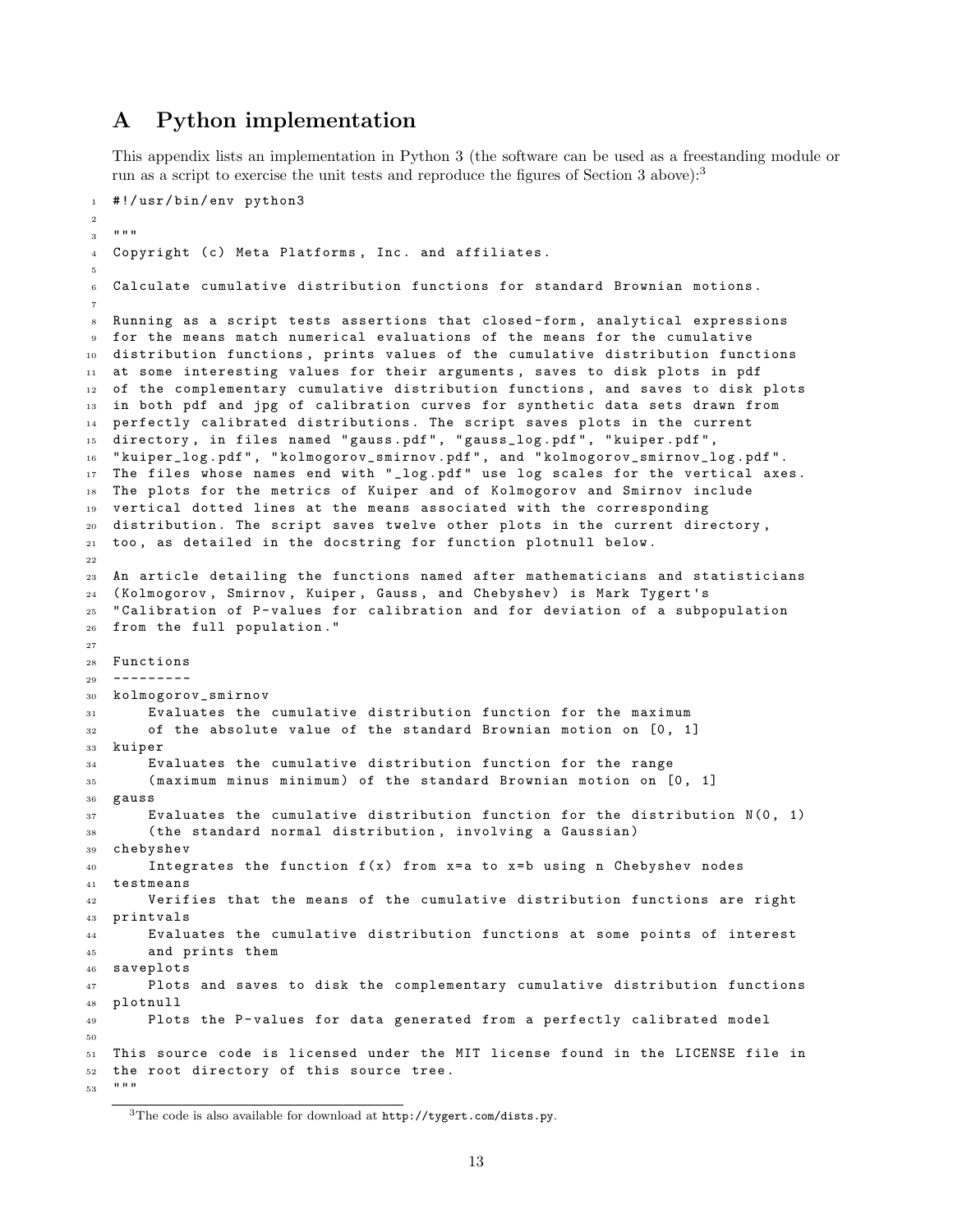```
54
55
56 import math
57 import numpy as np
58 from numpy . random import default_rng
59 import subprocess
60 import matplotlib
61 matplotlib . use ('agg ')
62 import matplotlib . pyplot as plt
63
64
65 def kolmogorov_smirnov ( x ):
66 " "
67 Evaluates the cumulative distribution function for the maximum
68 of the absolute value of the standard Brownian motion on [0, 1]
69
70 Parameters
71 ----------
72 x : float
73 argument at which to evaluate the cumulative distribution function
74 ( must be positive )
75
76 Returns
77 -------
78 float
79 cumulative distribution function evaluated at x
80 """
81 assert x > 082 # Compute the machine precision assuming binary numerical representations .
83 eps = 7 / 3 - 4 / 3 - 1
84 # Determine how many terms to use to attain accuracy eps .
s5 fact = 4 / math.pi
86 kmax = math.ceil(
87 1 / 2 + x * math.sqrt (2) / math.pi * math.sqrt (math.log (fact / eps)))
88 # Sum the series .
89 c = 0
90 for k in range (kmax):
91 kplus = k + 1 / 2
92 c += ( -1)** k / kplus * math . exp ( - kplus **2 * math . pi **2 / (2 * x **2))
93 c *= 2 / math . pi
94 return c
95
96
97 def kuiper (x):
98 ""
99 Evaluates the cumulative distribution function for the range
100 (maximum minus minimum) of the standard Brownian motion on [0, 1]
101
102 Parameters
103 ---------
104 x : float
105 argument at which to evaluate the cumulative distribution function
106 (must be positive)
107
108 Returns
109 ---110 float
111 cumulative distribution function evaluated at x
112
```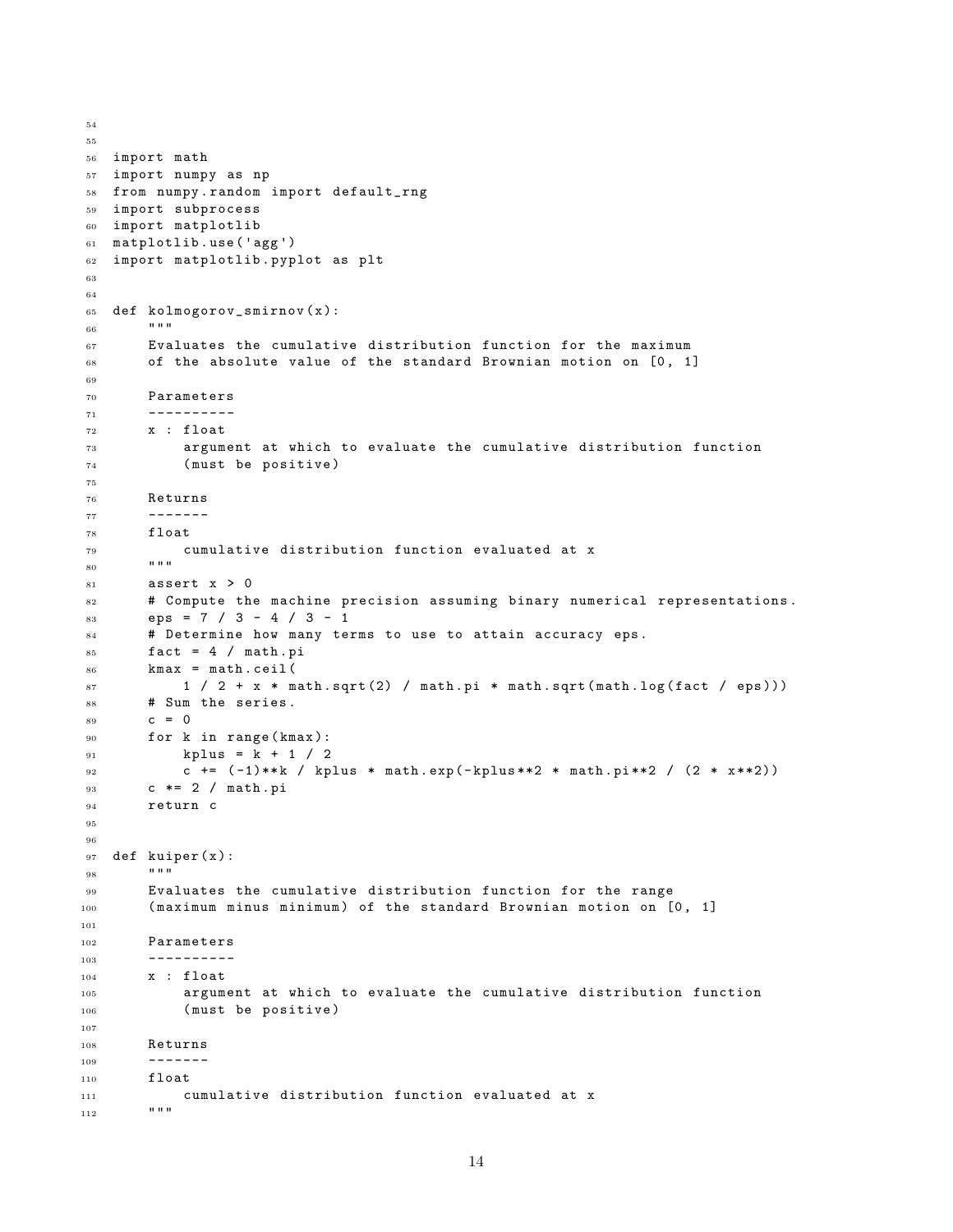```
113 assert x > 0114 # Compute the machine precision assuming binary numerical representations .
115 eps = 7 / 3 - 4 / 3 - 1
116 # Determine how many terms to use to attain accuracy eps.
117 fact = 4 / math.sqrt (2 * math.pi) * (1 / x + x / math.pi * * 2)118 kmax = math.ceil (
119 11 / 2 + x / math . pi / math . sqrt (2) * math . sqrt (\text{math.}log(fact / eps)))120 # Sum the series.
121 c = 0
122 for k in range (kmax):
123 kplus = k + 1 / 2
124 c += (8 / x * * 2 + 2 / kplus **2 / math.py * * 2) * math.exp(125 -2 * kplus **2 * math.pi **2 / x **2)
126 return c
127
128
129 def gauss(x):
130\,131 Evaluates the cumulative distribution function for the distribution N(0, 1)
132 (the standard normal distribution, involving a Gaussian)
133
134 Parameters
135 ---------
136 x : float
137 argument at which to evaluate the cumulative distribution function
138
139 Returns
140 -------
141 float
142 cumulative distribution function evaluated at x
143144 return (1 + \text{math.erf}(x / \text{math.sqrt}(2))) / 2145
146
147 def chebyshev (a, b, n, f):
148 """
149 Integrates the function f(x) from x=a to x=b using n Chebyshev nodes
150
151 Parameters
152 ---------
153 a : float
154 lower limit of integration
155 b : float
156 upper limit of integration
157 n : int
158 number of Chebyshev nodes in the Gauss - Chebyshev quadrature
159 f : callable
160 real - valued function of a real argument to be integrated
161
162 Returns
163 -------
164 float
165 integral from x = a to x = b of f(x) (dx)166167 sum = 0
168 for k in range (n):
169 c = math.cos((2 * k + 1) * \text{ math.pi} / (2 * n))
170 x = a + (b - a) * (1 + c) / 2171 sum += f(x) * math.sqrt(1 - c**2)
```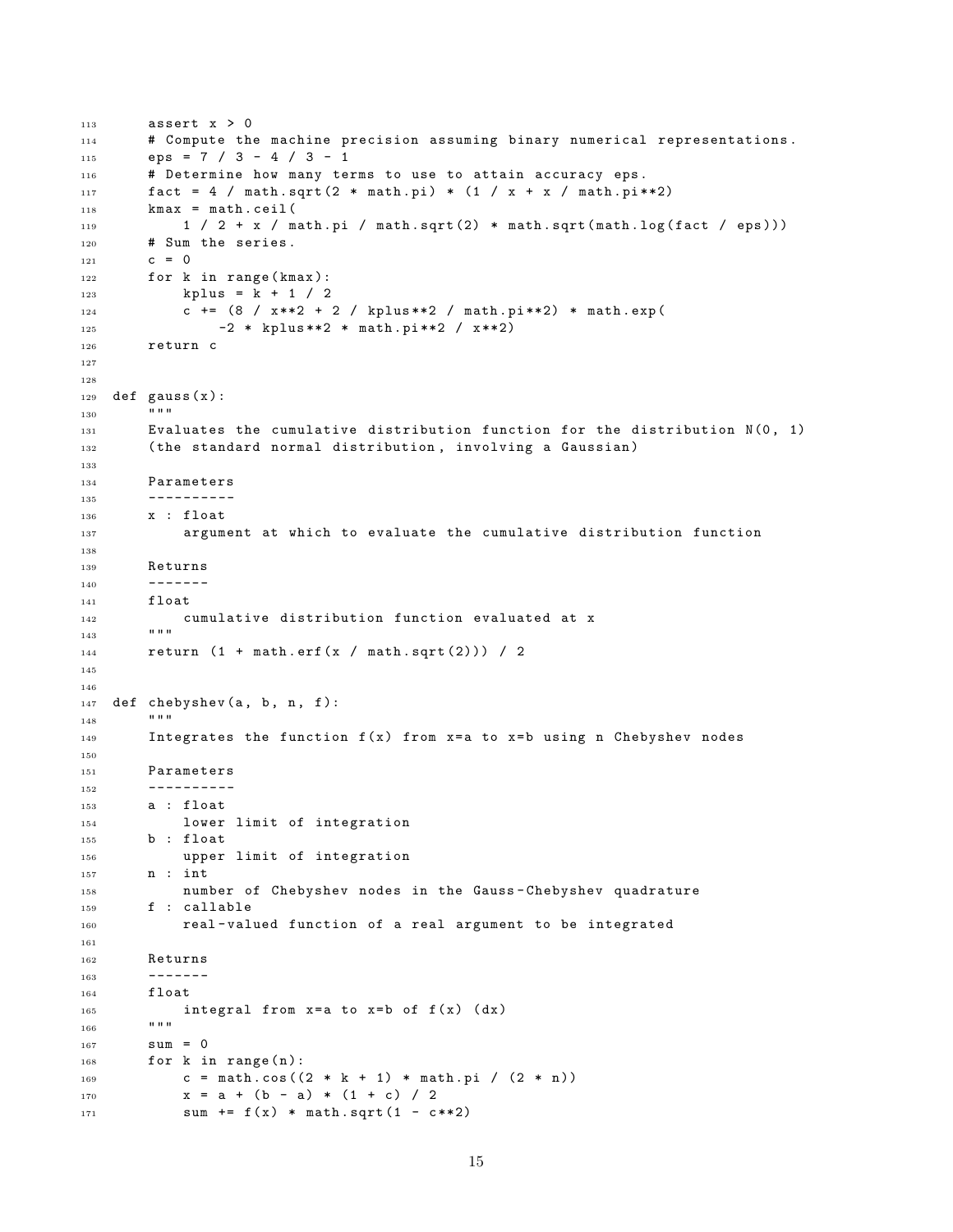```
172 sum *= (b - a) * \text{math.pi} / (2 * n)173 return sum
174
175
176 def testmeans ():
177178 Verifies that the means of the cumulative distribution functions are right
179
180 Returns
181 - - - - -182 float
183 mean of the Kolmogorov - Smirnov statistic under the null hypothesis
184 that the subpopulation arises from the full population 's distribution
185 (and that the scores are dense in their domain)
186 float
187 mean of the Kuiper statistic under the null hypothesis
188 that the subpopulation arises from the full population 's distribution
189 (and that the scores are dense in their domain)
190
191 References
192 ----------
193 William Feller, "The asymptotic distribution of the range of sums of
194 independent random variables ," Ann . Math . Statist . , 22 (1951): 427 -432.
195 Jaume Masoliver, "Extreme values and the level-crossing problem: an
196 application to the Feller process," Phys. Rev. E., 89 (2014): 042106.
197
198 # Compute the means of the Kolmogorov - Smirnov and Kuiper statistics
199 # using closed - form analytic expressions ( see Formula 1.4 of the reference
200 # to Feller given in the docstring , as well as Formula 46 of the reference
201 # to Masoliver).
202 ks_mean = math . sqrt ( math . pi / 2)
203 ku_mean = 2 * math.sqrt (2 / \text{math.pi})204 # Compute the means from the associated cumulative distribution functions
205 # evaluated numerically .
206 ks_mean2 = chebyshev (1e-8, 8, 100000, lambda x: 1 - kolmogorov_smirnov(x))
207 ku_mean2 = chebyshev (1e-8, 8, 100000, lambda x: 1 - kuiper (x))
208 # Check that the calculated values agree with each other .
209 tolerance = 1e-8210 assert ( ks_mean - ks_mean2 ) / ks_mean < tolerance
211 assert ( ku_mean - ku_mean2 ) / ku_mean < tolerance
212 return ks_mean , ku_mean
213
214
215 def printvals ( ks_mean , ku_mean ):
216217 Evaluates the cumulative distribution functions at some points of interest
218 and prints them
219
220 Parameters
221 ----------
222 ks_mean : float
223 mean of the Kolmogorov - Smirnov statistic under the null hypothesis
224 that the subpopulation arises from the full population 's distribution
225 ( and that the scores are dense in their domain )
226 ku_mean : float
227 mean of the Kuiper statistic under the null hypothesis
228 that the subpopulation arises from the full population 's distribution
229 (and that the scores are dense in their domain)<br>... = "
230
```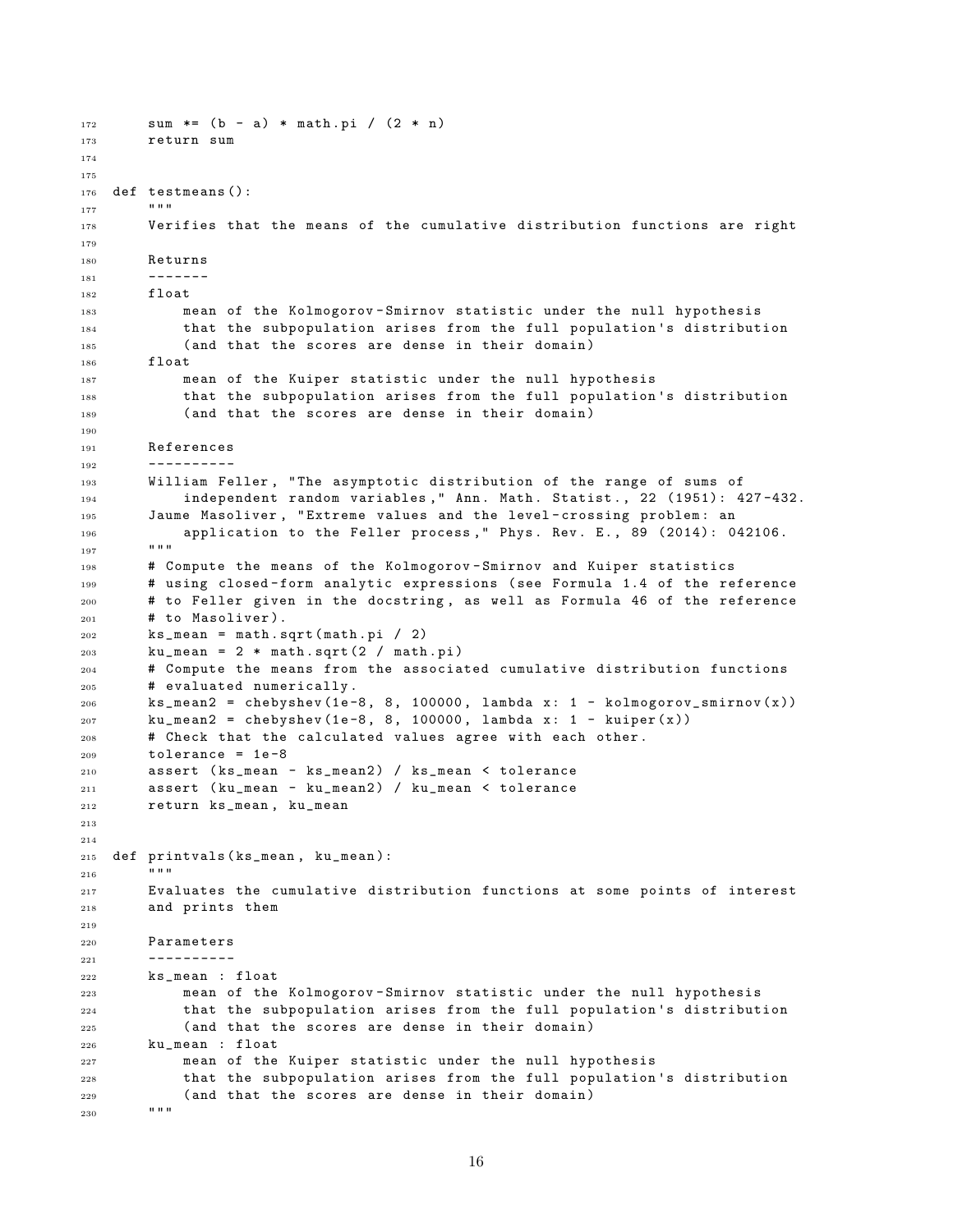```
231 print (f'1 - kolmogorov_smirnov (0.001) = \{1 - \text{kolmogorov\_sminnov } (0.001)\}')
232 print ('1 - kolmogorov_smirnov (\text{ks\_mean}) = {}'
233 . format (1 - kolmogorov_smirnov ( ks_mean )))
234 print ('1 - kolmogorov_smirnov (9.347180056695407) = {} '
235 . format (1 - kolmogorov_smirnov (9.347180056695407)))
236 print ('1 - kolmogorov_smirnov (4.433008036126233) = {} '
237 . format (1 - kolmogorov_smirnov (4.433008036126233)))
238 print ('1 - kolmogorov_smirnov (2.2049236860640984) = {} '
239 . format (1 - kolmogorov_smirnov (2.2049236860640984)))
_{240} print (f'1 - kolmogorov_smirnov (1000) = {1 - kolmogorov_smirnov (1000)}')
241
242 print ()
243
_{244} print (f'1 - kuiper (0.001) = {1 - kuiper (0.001)}')
_{245} print (f'1 - kuiper (ku_mean) = {1 - kuiper (ku_mean) }')
246 print ( f'1 - kuiper (9.604586718869454) = {1 - kuiper (9.604586718869454)} ')
247 print ( f'1 - kuiper (4.500374236241608) = {1 - kuiper (4.500374236241608)} ')
248 print ( f'1 - kuiper (2.2585549672545224) = {1 - kuiper (2.2585549672545224)} ')
_{249} print (f'1 - kuiper (1000) = {1 - kuiper (1000)}')
250
251 print ()
252
253 print ('switch the mean values and see that the P - values deviate '
254 + 'far from 0.5: ')
255 print ('1 - kolmogorov_smirnov (ku\_mean) = {}'
256 . format (1 - kolmogorov_smirnov ( ku_mean )))
257 print (f'1 - kuiper(ks_mean) = \{1 - kuiper(ks_mean)\})258
259
260 def saveplots ( ks_mean , ku_mean ):
261262 Plots and saves to disk the complementary cumulative distribution functions
263
264 The plots , saved in the current directory , are " gauss . pdf " ,
265 " gauss_log . pdf " , " kuiper . pdf " , " kuiper_log . pdf " , " kolmogorov_smirnov . pdf " ,
266 and " kolmogorov_smirnov_log . pdf ". The files whose names end with " _log . pdf "
267 use logarithmic scales for the vertical axes . The plots for Kuiper
268 and for Kolmogorov and Smirnov include vertical dotted lines at the means
269 of the corresponding distribution , assuming that the input parameters
270 are correct .
271
272 Parameters
273 ----------
274 ks_mean : float
275 mean of the Kolmogorov - Smirnov statistic under the null hypothesis
276 that the subpopulation arises from the full population 's distribution
277 (and that the scores are dense in their domain)
278 ku_mean : float
279 mean of the Kuiper statistic under the null hypothesis
280 that the subpopulation arises from the full population 's distribution
281 (and that the scores are dense in their domain)
^{282}283 for func in ['gauss ', 'kuiper ', ' kolmogorov_smirnov ']:
284 for logscale in [ True , False ]:
285 # Create a plot.
286 plt . figure ( figsize =[4.8 , 3.6])
287 # Create abscissae and ordinates .
288 xmax = 8
289 \t x = np.arange(1e-3, xmax, 1e-3)
```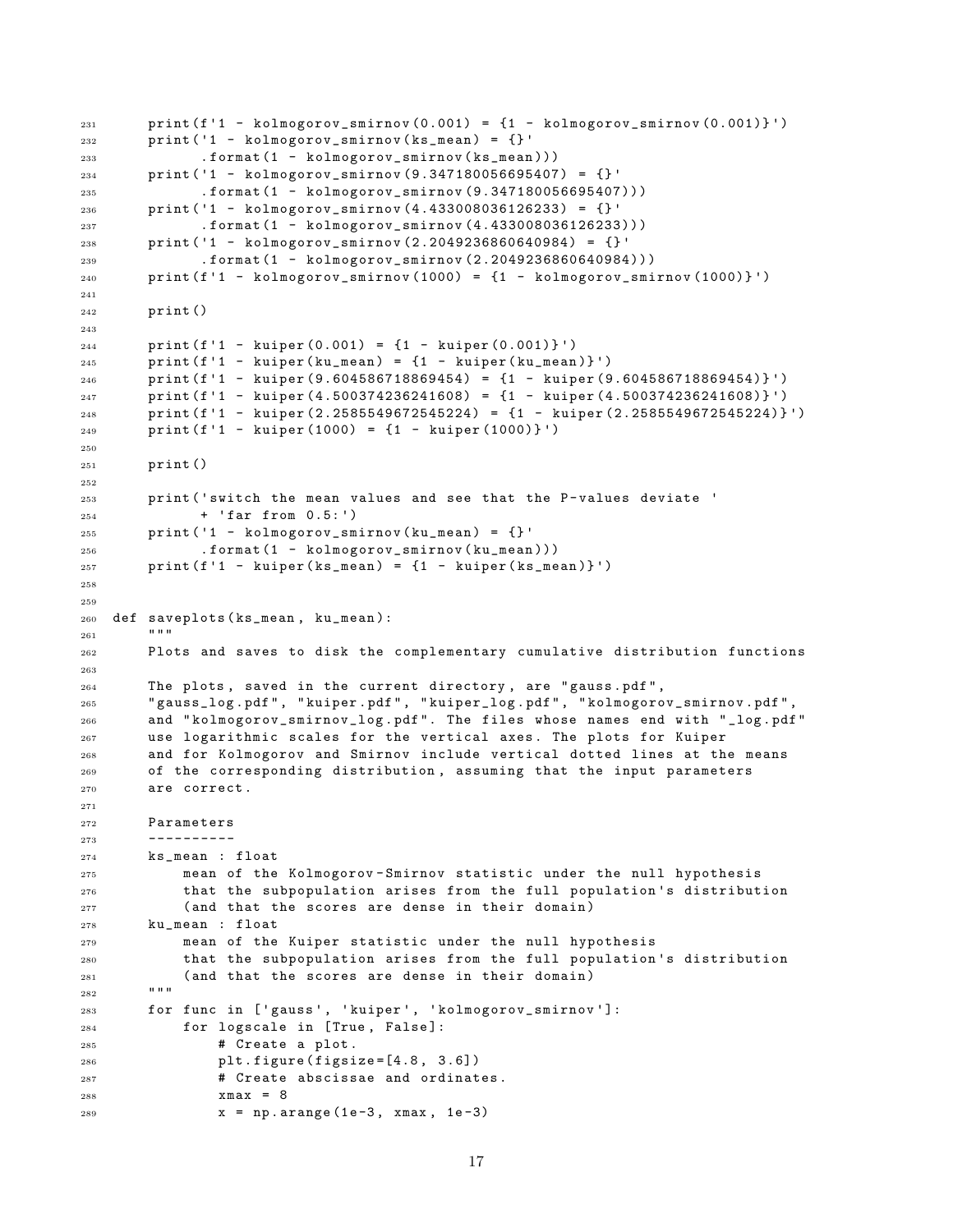```
290 y = 1 - np. vectorize (globals () [func])(x)
291 # Plot y versus x .
292 plt . plot (x , y , 'k')
293 # Plot a vertical line at the mean .
294 if func == 'kuiper ':
295 mean = ku_mean
296 elif func == ' kolmogorov_smirnov ':
297 mean = \texttt{ks_mean}298 else :
299 mean = 0
300 if mean > 0:
301 plt . vlines ( mean , 1 - globals ()[ func ]( xmax ) , 1 , 'k', 'dotted ')
302 plt . text (
303 mean , 1 - globals ()[ func ]( xmax ) , 'mean ',
304 ha='center', va='top')
305 # Set the vertical axis to use a logscale if logscale is True .
306 if logscale :
307 plt . yscale ('log ')
308 # Title the axes .
309 plt . xlabel (' $x$ ')
310 if func == 'kuiper ':
311 plt. ylabel ('$1 - F(x)$')
312 elif func == ' kolmogorov_smirnov ':
313 plt. ylabel ( ' $1 - D(x) $')314 else :
315 plt.ylabel ('$1 - \\Phi (x)$')
316 # Clean up the whitespace in the plot .
317 plt . tight_layout ()
318 # Save the plot.
319 filename = func
320 if logscale :
321 filename += '_{\text{long}}322 filename += '. pdf'
323 plt . savefig ( filename , bbox_inches ='tight ')
324 plt . close ()
325
326
327 def plotnull (ns, points, transform=None, suffix=''):
328329 Plots the P-values for data generated from a perfectly calibrated model
330
331 The plots, saved in the current directory are "kuiper_ecdf [suffix].pdf",
332 " kuiper_ecdf [ suffix ]. jpg " , " kolmogorov_smirnov_ecdf [ suffix ]. pdf " , and
333 " kolmogorov_smirnov_ecdf [ suffix ]. jpg ". The JPEG versions are conversions
334 from the PDF at a resolution of 1200 pixels per inch . The plots display
335 the empirical cumulative distribution functions of the P-values associated
336 with the Kuiper and Kolmogorov - Smirnov statistics , for points data sets ,
337 each with the number of scores and corresponding Bernoulli responses
338 given by the given entry in ns ( running everything again for each entry
339 in ns). The Bernoulli responses are independent, and the probability
340 of success for each is equal to the corresponding score ( ensuring perfect
341 calibration of the underlying data distribution). The transform gets
342 applied to each score , with the scores being equispaced before application
343 of transform ( and remaining equispaced if transform is None ).
344
345 Parameters
346 ---------
347 ns : list of int
348 sample sizes for each generated data set
```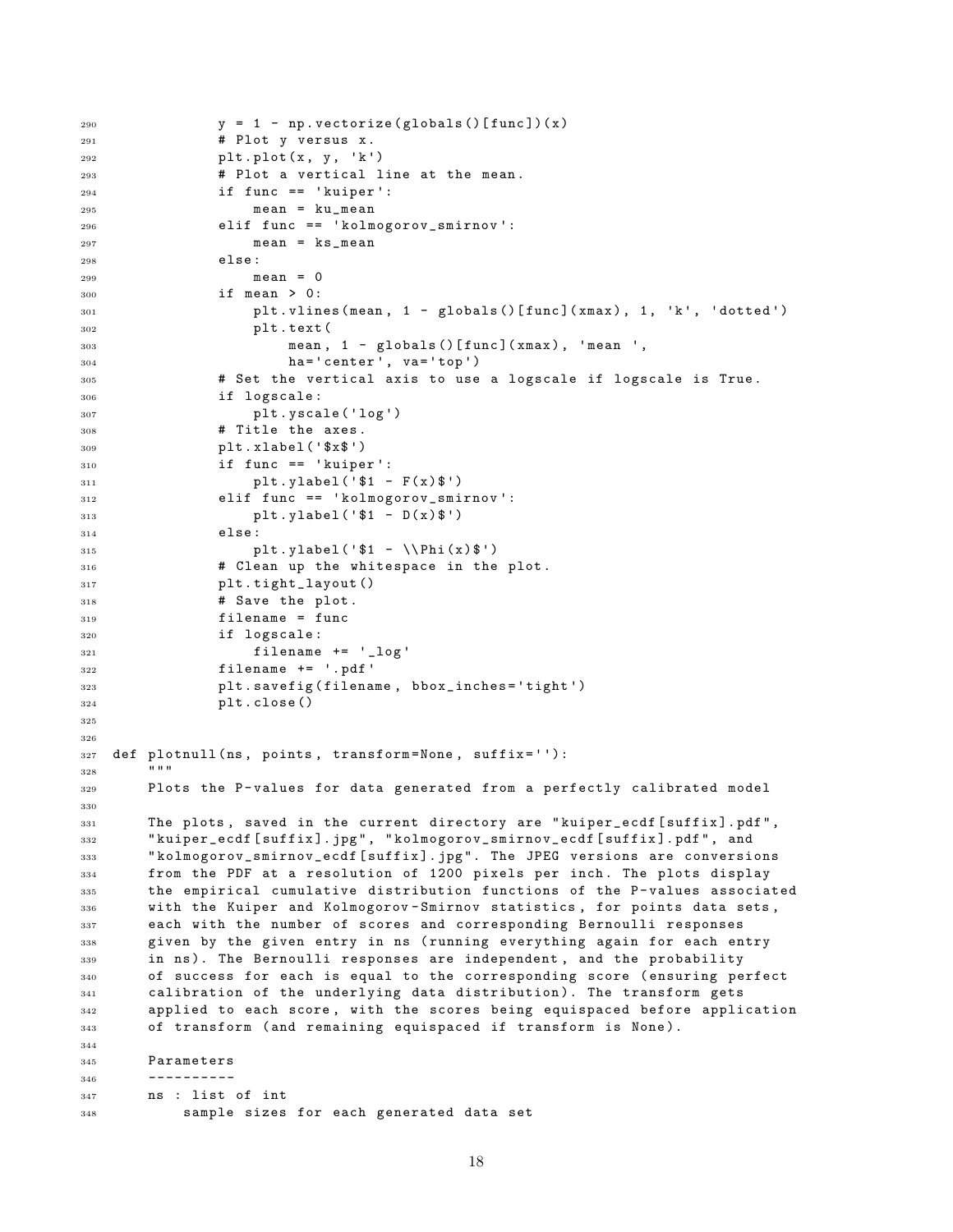```
349 points : int
350 number of data sets to generate per calibration curve ( that is ,
351 per empirical cumulative distribution function of P - values )
352 transform : callable , optional
353 numpy function to apply to the otherwise equispaced scores
354 ( set to None -- the default -- to use the original equispaced scores )
355 suffix : string , optional
356 suffix to append to the filename ( defaults to the empty string )
357 """
358 # Store processes for converting from pdf to jpeg in procs .
359 procs = []
360 # Store the calibration curves for both Kolmogorov - Smirnov and Kuiper
361 # statistics ( these are empirical cumulative distribution functions ) ,
362 # in ksc and kuc , respectively .
363 ksc = np . zeros (( len ( ns ) , points ))
364 kuc = np . zeros (( len ( ns ) , points ))
365 for j, n in enumerate (ns):
366 rng = default_rng ( seed =543216789)
367 # Run simulations points times .
368 pks = np.zeros((points))
369 pku = np.zeros ((points))
370 for k in range (points):
371 # Generate predicted probabilities ( the " scores ").
372 s = np. arange (0, 1, 1 / n) [:n]
373 if transform is not None :
374 s = transform (s)
375 # Generate a sample of classifications ( the " responses ")
376 # into two classes, correct (class 1) and incorrect (class 0),
377 # avoiding numpy 's random number generators that are based
378 # on random bits -- they yield strange results for many seeds .
379 uniform = rng.uniform (size=(n))
380 r = (uniform \leq s). astype (float)
381 # Calculate the cumulative differences.
382 c = (np.cumsum(r) - np.cumsum(s)) / n383 # Calculate the estimate of sigma .
384 sigma = np.sqrt (np.sum (s * (1 - s))) / n
385 # Compute the normalized Kolmogorov - Smirnov and Kuiper statistics .
386 ks = np.abs(c).max() / sigma
387 c = np.insert (c, 0, [0])
388 ku = ( c . max () - c . min ()) / sigma
389 # Evaluate the P-values.
390 pks [k] = 1 - kolmogorov_sminov (ks)391 pku [ k ] = 1 - kuiper ( ku )
392 # Calculate the empirical cumulative distributions of the P-values.
393 ksc [j, :] = np.sort (pks)
394 kuc [j, :] = np.sort (pku)
395 for stat in [' kolmogorov_smirnov ', 'kuiper ']:
396 # Create a plot .
397 plt . figure ( figsize =[4.8 , 3.6])
398 # Title the axes .
399 plt . xlabel (' $x$ ')
400 plt . ylabel ('fraction of P - values $\\ leq x$ ')
401 # Plot the empirical cumulative distribution functions .
402 frac = np.arange(1 / points, 1 + 1 / points, 1 / points)[:points]
403 for j in range ( len ( ns )):
404 if stat == ' kolmogorov_smirnov ':
405 plt . plot ( ksc [j , :] , frac , color ='k')
406 elif stat == 'kuiper ':
_{407} plt.plot (kuc [j, :], frac, color='k')
```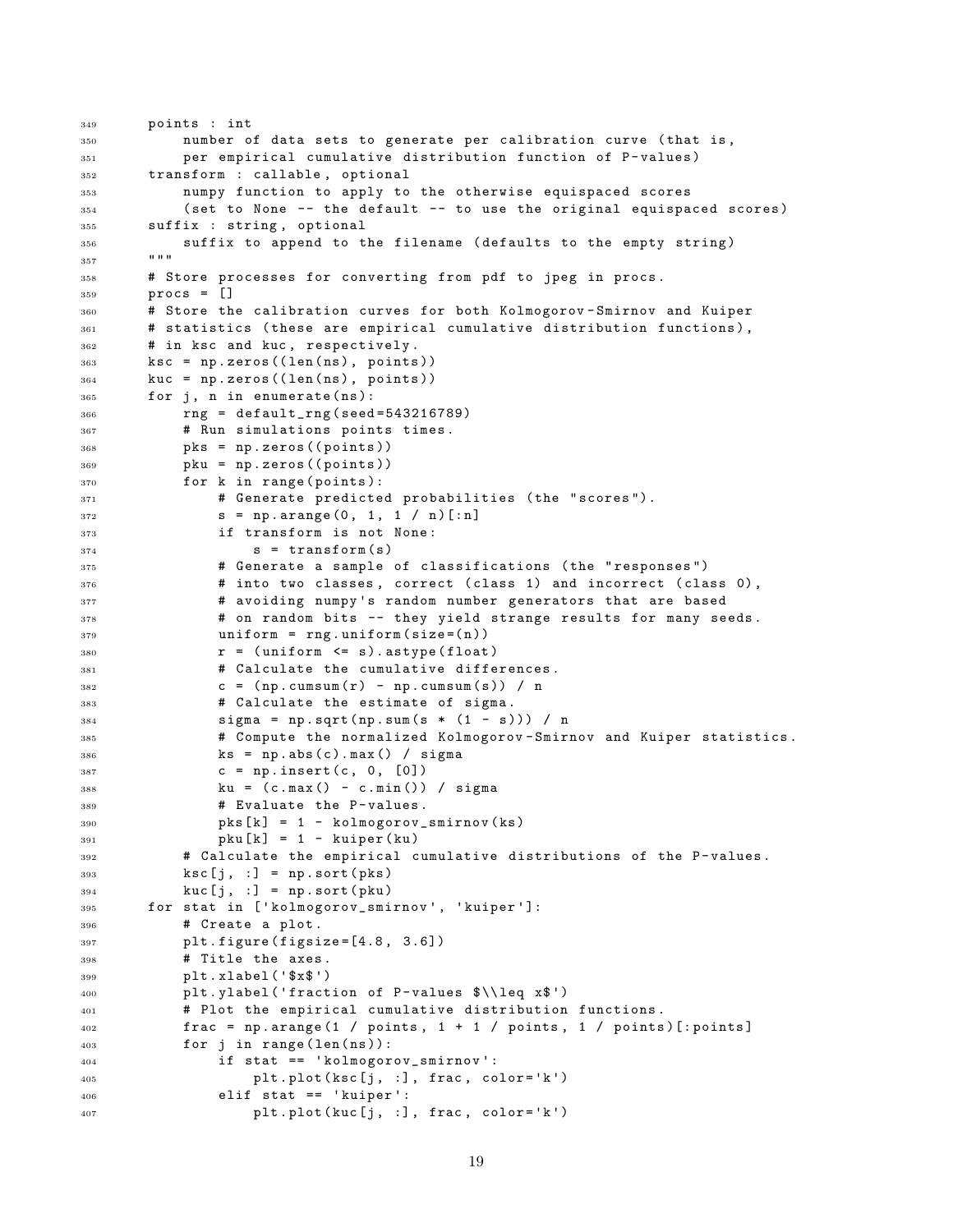```
408 # Add a diagonal line from (0, 0) to (1, 1).
409 zeroone = np. asarray ((0, 1))410 plt . plot ( zeroone , zeroone , 'k', linestyle ='dashed ')
411 # Save the plot.
412 filepdf = stat + '_ecdf ' + suffix + '.pdf '
413 plt . savefig ( filepdf , bbox_inches ='tight ')
414 plt . close ()
415 # Convert the pdf to jpg.
416 filejpg = filepdf [-4] + \cdot jpg'
417 args = ['convert', '-density', '1200', filepdf, filejpg]
418 procs . append ( subprocess . Popen ( args ))
419 print ('waiting for conversion from pdf to jpg to finish .... ')
420 for iproc, proc in enumerate (procs):
421 proc . wait ()
422 print (f'{iproc + 1} of {len(procs)} conversions are done....')
423
424
425 if _{-}name_{-} == '<sub>-</sub>_{-}main_{-}':
426 # Test if the cumulative distribution functions yield the known values
427 # for their means .
428 print ('testing means ... ')
429 ks_mean , ku_mean = testmeans ()
430 # Print values of the cumulative distribution functions at some interesting
431 # values for their arguments .
432 print ()
433 print ('evaluating for particular values of the arguments...')
434 print ()
435 printvals ( ks_mean , ku_mean )
436 # Save plots of the complementary cumulative distribution functions .
437 print ()
438 print ('plotting the complementary cumulative distribution functions ... ')
439 saveplots ( ks_mean , ku_mean )
440 # Plot the calibration curves (" calibration curves " are the empirical
441 # cumulative distribution functions of P-values under the null hypothesis
442 # of perfect calibration ).
443 ns = [100 , 1000 , 10000]
444 points = 100000
445 print ('plotting calibration with equispaced scores ... ')
446 plotnull (ns, points)
447 print ('plotting calibration with square - rooted scores ... ')
448 plotnull (ns, points, np.sqrt, suffix='_sqrt')
449 print ('plotting calibration with squared scores ... ')
450 plotnull ( ns , points , np . square , suffix ='_square ')
```